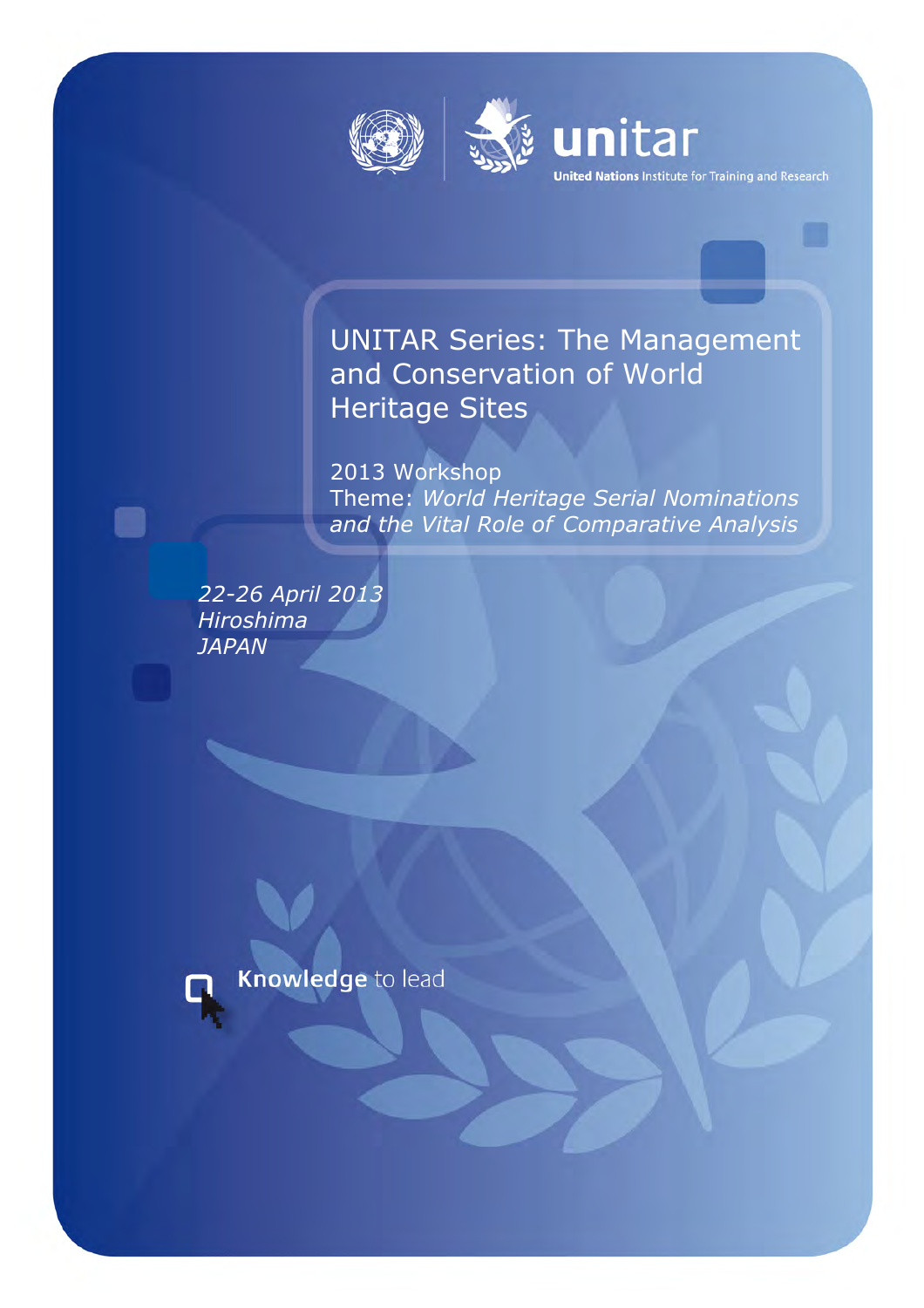

#### UNITAR

The United Nations Institute for Training and Research (UNITAR) was established in 1965 as an autonomous body within the United Nations and is headquartered in Geneva, Switzerland. The mandate of UNITAR is to enhance the effectiveness of the work of the United Nations and its Member States in the fields of peace and security and in the promotion of economic and social development. UNITAR designs and conducts worldwide some 230 different training activities per year for more than 80,000 beneficiaries, including diplomats and other government officials, non-governmental representatives and local authorities.

The UNITAR Hiroshima Office, by virtue of the resonance of its location, has an inherent strength in the areas of post-conflict reconstruction as well as the broader themes of international peace and security.

#### THE SERIES

The UNITAR Series on the Management and Conservation of World Heritage Sites, launched in 2003, seeks to contribute to capacity building for World Heritage by focusing on national policy making and planning as well as exchanging know-how on best practices and case studies, achieved through an annual Workshop held in Hiroshima, Japan (ten annual Workshops have been held in Hiroshima and one in-country Workshop in India). The Series, with over 300 Alumni to date, offers a set of innovative approaches to heritage conservation, including:

- A values-based management approach examining the significance of the sites to be conserved
- The fusion of cultural and natural heritage management
- The recognition of both the tangible and intangible aspects of heritage sites
- A targeted examination of distinct areas of the world heritage nominations process

The Series focuses on the effective nomination and management of the world's most precious natural and cultural treasures. Uniquely well-placed in Hiroshima, which possesses two world heritage sites, the series seeks to utilize UNESCO's Convention on natural and cultural heritage more effectively through focusing on national policy making and planning, and to exchange know-how on best practices and case studies.

The assorted foci of the Workshops to date have been:

- 2012 | Justification of Outstanding Universal Value in the Context of World Heritage **Nominations**
- 2011 | UNESCO's Preparing World Heritage Nominations Manual Comparative Analysis in the Nominations Process
- 2010 | Conservation Monitoring and Monitoring Indicators
- 2009 | World Heritage Impact Assessment
- 2008 | Conservation for Peace
- 2007 | Maintaining Values and Significance
- 2006 | Managing the Tangible and Intangible
- 2005 | A Values-based Approach
- 2004 | The Management and Conservation of World Heritage Sites



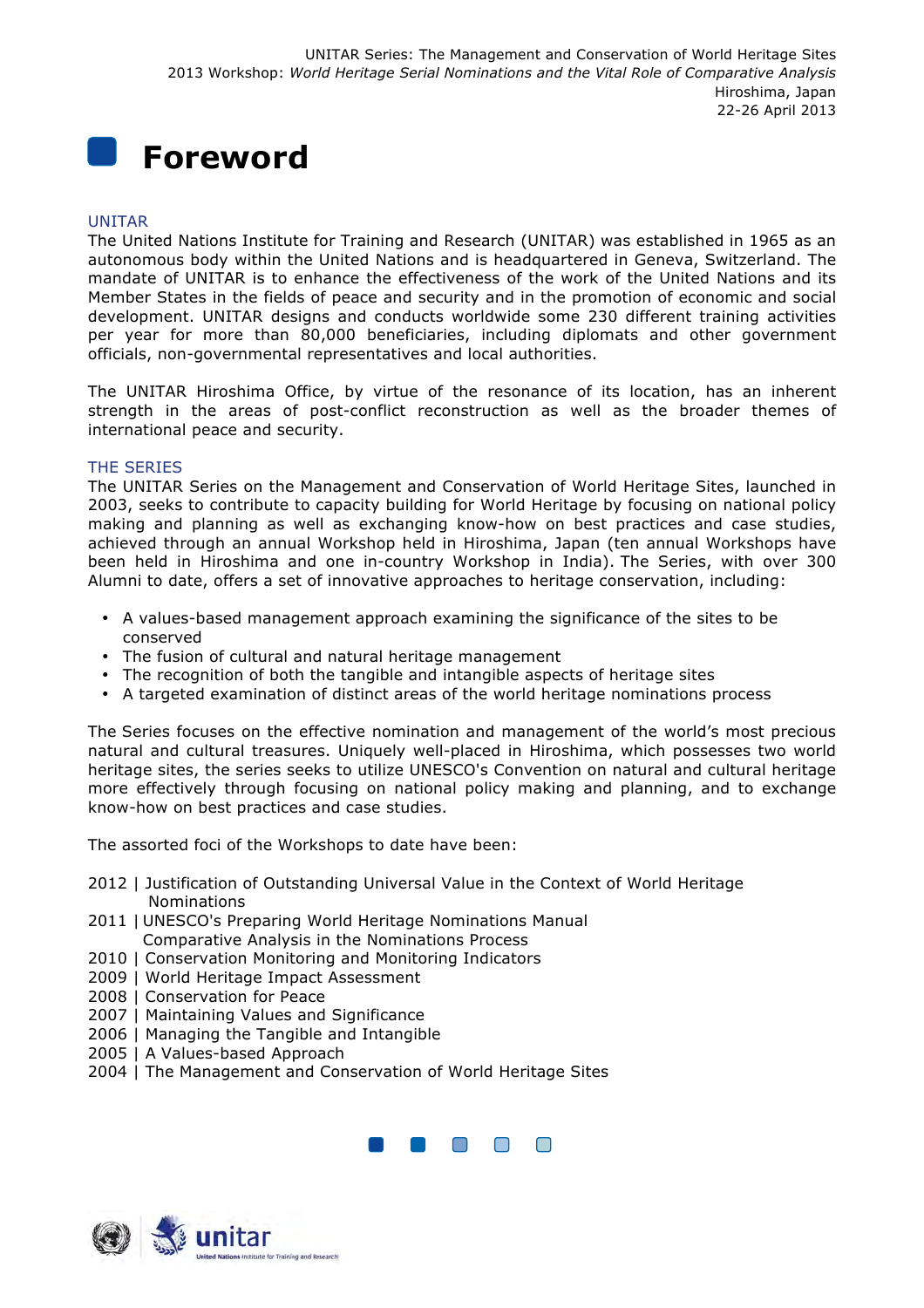# **Acknowledgements**

UNITAR would like to express its deep gratitude to:

- The Hiroshima Prefectural Government
- The City of Hiroshima
- Itsukushima Shinto Shrine
- The Hiroshima Peace Memorial Museum
- The People of Hiroshima
- The United Nations Educational, Scientific and Cultural Organization (UNESCO) and its World Heritage Centre (WHC)
- The International Council on Monuments and Sites (ICOMOS)
- The United Nations Environment Programme (UNEP)
- The World Conservation Union (IUCN)
- The University of Hyogo
- The New Zealand Department of Conservation

Our special thanks go to the Faculty and participants who contributed their time and expertise to the Workshop so graciously, and finally to the alumni and friends of UNITAR in Hiroshima and around the world whose cooperation was indispensable for the successful conduct of the 2013 Cycle.



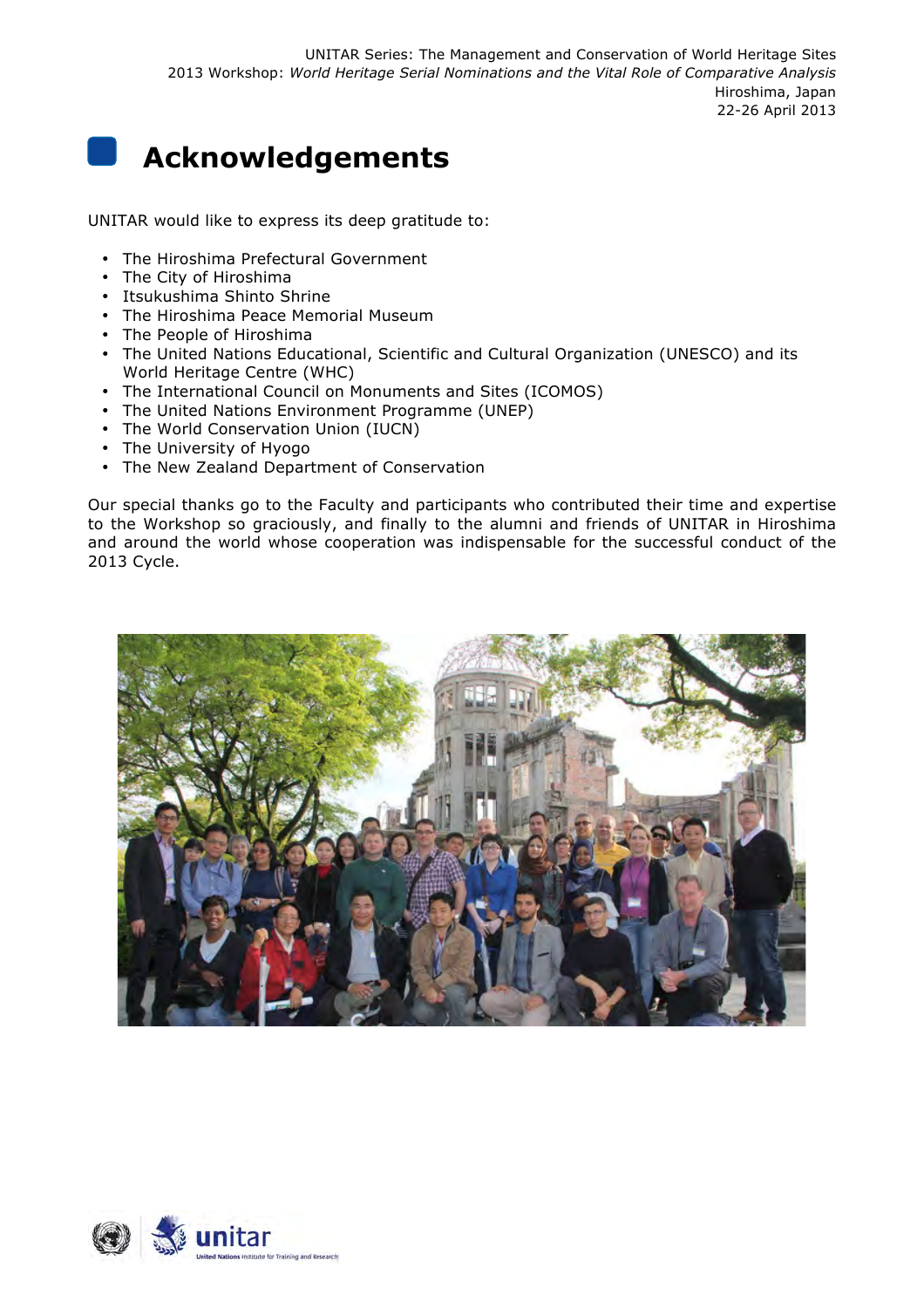# **Introduction**

The 2013 Workshop examined *World Heritage Serial Nominations and the Vital Role of Comparative Analysis.* This theme had been identified through discussions with stakeholders, experts and alumni of the Series as being one which often poses issues for States Parties in the nominations process. Added to this, there has been a trend in recent years for serial nominations, including transboundary nominations to be nominated. Therefore, the training offered was intended to build the capacity of participants who were dealing with the often complex issues surrounding this.

The stated objectives of the Workshop were to:

- Review the key elements of the World Heritage Regime, incorporating updates and current trends
- Explain the principles of "Values-Based Heritage Management"
- Examine World Heritage Serial Nominations and the Vital Role of Comparative Analysis, identifying best practices and lessons learned
- Through reality-based practical exercises, extract key concepts and common issues for given sites
- Enhance long-term peer learning and exchange among the participants

# **Description**

#### **SUMMARY**

The Workshop included 24 participants<sup>1</sup> from 15 countries, representing academia, NGOs, local government, international organisations and the private sector, and took place in Hiroshima, Japan, between 22 and 26 April 2013. A key element of the methodological approach undertaken by the Hiroshima Office regarding the World Heritage Sites programme is the inclusion of participants from differing professional and cultural backgrounds. This allows for not only the exchange of ideas and best practices but also for the development of a varied alumni network.

The Resource Persons<sup>2</sup> for the Workshop were (in alphabetical order):

- Leticia Leitao, World Heritage Capacity Building Officer, IUCN
- Paul Mahoney, Manager, Historic Heritage, Department of Conservation, New Zealand
- Takahiko Makino, Consultant, UNESCO
- Duncan Marshall, Heritage Architect, ICOMOS (Lead Resource Person)
- Cristi Nozawa, Vice Chair at Large, IUCN-World Commission on Protected Areas
- Yushi Utaka, Professor, University of Hyogo

The Resource Persons take part in Workshops with the support of their agencies and institutions. UNITAR thanks all of these entities for their in-kind support of the Series.

<sup>&</sup>lt;sup>2</sup> NOTE: Full biographies of all Resource Persons are available in the attached Annex.



 $\overline{a}$ 

 $1$  NOTE: Full biographies of all participants are available in the attached Annex.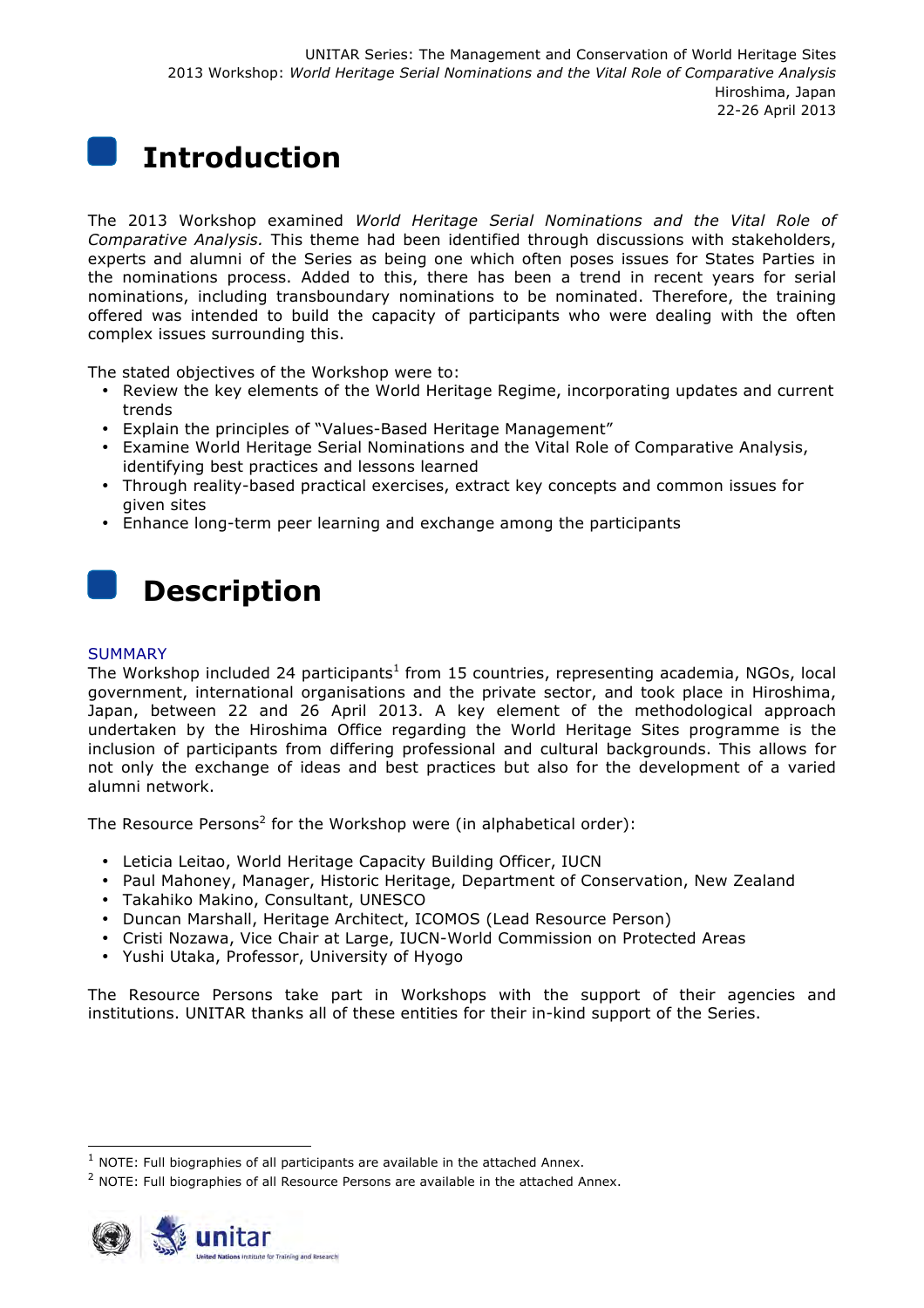Participants came from the following countries:

| Chinese Taipei       | Nepal (2)  | <b>Bhutan</b>             |
|----------------------|------------|---------------------------|
| China $(3)$          | Kazakhstan | Laos                      |
| United Arab Emirates | India      | Maldives                  |
| Australia (2)        | Iraq $(4)$ | Thailand                  |
| New Zealand (3)      | Fiii.      | <b>Russian Federation</b> |

The Workshop began with welcome comments made by UNITAR, followed by all participants introducing not only themselves and the properties they have experience with, but also their expectations for the Workshop. The comments made during this session added to the direction of the agenda, and were incorporated into presentations during the remainder of the Workshop.

The presentations on Day One of the Workshop examined the themes of the course from a broad theoretical perspective, through international realities and on to regional, real-world case studies and examples. These presentations included:

- Principles and Objectives of the World
- Heritage Convention
- The Main Tools of World Heritage
- World Heritage: A perspective from UNESCO
- World Heritage: A perspective from the IUCN
- World Heritage: A perspective from ICOMOS
- The Operational Guidelines for the Implementation of the World Heritage Convention
- World Heritage Nomination and Evaluation Processes: From Tentative List to Committee's Decision

Following the end of day, a welcome reception was hosted by the Prefectural Government of Hiroshima, which saw comments made by UNITAR, ICOMOS, and UNESCO, and also by senior members of the Prefectural Assembly who greeted the participants and thanked them for taking the time to come to Hiroshima, and urging them to learn from the story of Hiroshima, returning to their own communities as Ambassadors of this resonant city.

Day Two began with an After Action Review, an important part of the UNITAR learning methodology. Participants are encouraged to discuss, in small groups, any of the points raised the previous day which had impacted them, or for which they wanted to request additional information and explanation. The floor was then opened for discussion, which saw interaction not only from Resource Persons, but also from other participants.

#### **STUDY TOUR I ITSUKUSHIMA SHINTO SHRINE**

Title: Itsukushima Shinto Shrine Date of Inscription: 1996

The island of Itsukushima, in the Seto Inland Sea, has been a holy place of Shintoism since the earliest times. The first shrine buildings here were probably erected in the 6th century. The present shrine dates from the 12th century and the harmoniously arranged buildings reveal great artistic and technical skill. The shrine plays on the contrasts in colour and form between mountains and sea and illustrates the Japanese concept of scenic beauty, which combines nature and human creativity.

#### JUSTIFICATION FOR INSCRIPTION:

The Committee decided to inscribe the nominated property on the basis of cultural criteria (i), (ii), (iv) and (vi) as the supreme example of this form of religious centre, setting traditional architecture of great artistic and technical merit against a dramatic natural background and thereby creating a work of art of incomparable physical beauty.

#### STUDY TOUR OUTLINE:

After travelling from Hiroshima to Miyajima Island by ferry, the group was met by Professor Yushi Utaka of the University of Hyogo, who acted as lead Resource Person for the Study Tour. Participants were guided to the vermillion Torrii gate which symbolises the entrance to the Itsukushima Shinto Shrine. An explanation regarding the seascape and surrounds of the World Heritage Site was provided before the group entered the Shrine itself. Upon entry, UNITAR participants were greeted by a senior priest. The subsequent guided tour saw both the tangible and intangible aspects of the management of the Shrine outlined.

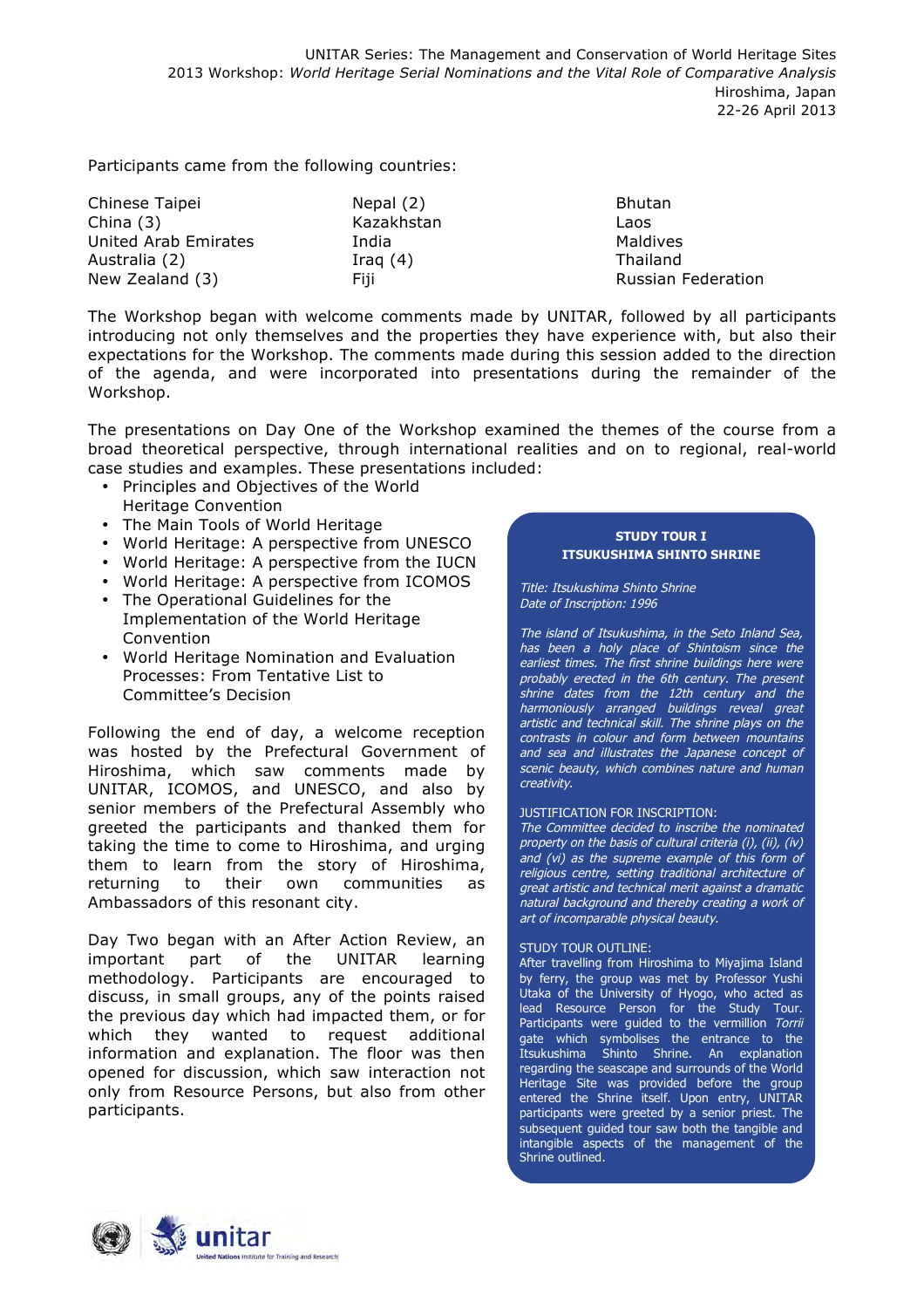The presentations in Day Two further narrowed the focus of the Workshop down to that of Serial Nominations and Comparative Analysis. Specifically, these included:

- The concept of Outstanding Universal Value in practice
- Identifying and Defining Potential Outstanding Universal Value: The Importance Of Comparative Analysis
- Criteria for the Assessment of Outstanding Universal Value
- Preparing a Comparative Analysis
- Comparative Analysis and Serial Nominations

These were augmented by small group practical exercise sessions, which saw participants building upon the information delivered, guided and encouraged by the attendant Resource

#### **STUDY TOUR II: THE A-BOMB (***GENBAKU***) DOME**

*Title: Hiroshima Peace Memorial (Genbaku Dome)*

*Date of Inscription: 1996*

*The Hiroshima Peace Memorial (Genbaku Dome) was the only structure left standing in the area where the first atomic bomb exploded on 6 August 1945. Through the efforts of many people, including those of the city of Hiroshima, it has been preserved in the same state as immediately after the bombing. Not only is it a stark and powerful symbol of the most destructive force ever created by humankind; it also expresses the hope for world peace and the ultimate elimination of all nuclear weapons.*

#### *Justification for Inscription:*

*The Committee decided to inscribe the Hiroshima Peace Memorial (Genbaku Dome) on the World Heritage List, exceptionally on the basis of cultural criterion (vi).*

#### Study Tour Outline:

Following an audience with a *hibakusha* (Atomic-bomb Survivor) participants spent time examining the Hiroshima Peace Memorial Museum itself. Upon exiting, the group was guided through the Hiroshima Peace Memorial Park, and introduced to the policies and processes enacted immediately following the bombing of Hiroshima in 1945, as well as the longer term planning and vision enacted by successive local governments.

Participants were then granted exclusive access physically inside the Dome itself, guided by representatives of the City of Hiroshima. Presentations were made and questions entertained regarding the structure of the Dome and the processes used to ensure its integrity, as well as how these had changed over time.

Persons. In all instances these practical exercises saw reporting sessions incorporated so as to share the conclusions and processes involved.

Day Three included the Study Tours for the Workshop. Participants travelled to Miyajima Island, and its attendant World Heritage Site, Itsukushima Shinto Shrine. There they and received a guided tour of the property, given by a senior priest, which provided an outline of its history, management and conservation.

Upon returning to Hiroshima City, participants visited the Hiroshima Peace Memorial Museum and Park, which allowed them to analyse the events of August 6 1945, as well as the policies and process enacted since in the post-conflict reconstruction of the City. A meeting also took place with an Atomic bomb Survivor, or *Hibakusha*, who outlined her experiences both on that tragic day, and since.

Following this, and thanks to the strong relationship enjoyed by UNITAR with the Hiroshima Municipal Government, participants were able to physically enter the World Heritage Atomic Bomb (*Genbaku*) Dome. Attendees were given an outline of the conservation and management of the site, delivered by those tasked with the Domes protection.

Upon returning to UNITAR, a debriefing session took place, analysing themes of comparative analysis and the sites visited as part of the Study Tour process. Participants were then invited to the UNITAR Public Session, examining *World Heritage Sites as a Tool for International Cooperation.* As part of UNITAR's community outreach policy, as well as to publicly acknowledge and thank the community, which so graciously hosts the Office – through the kind support of the Prefectural Government of Hiroshima – Public Sessions are routinely held at the UNITAR Hiroshima Office. Resource Persons attending the Workshop were invited to make presentations,

followed by a Q and A session from the floor. In total, over 70 participants and citizens of Hiroshima attended the session.

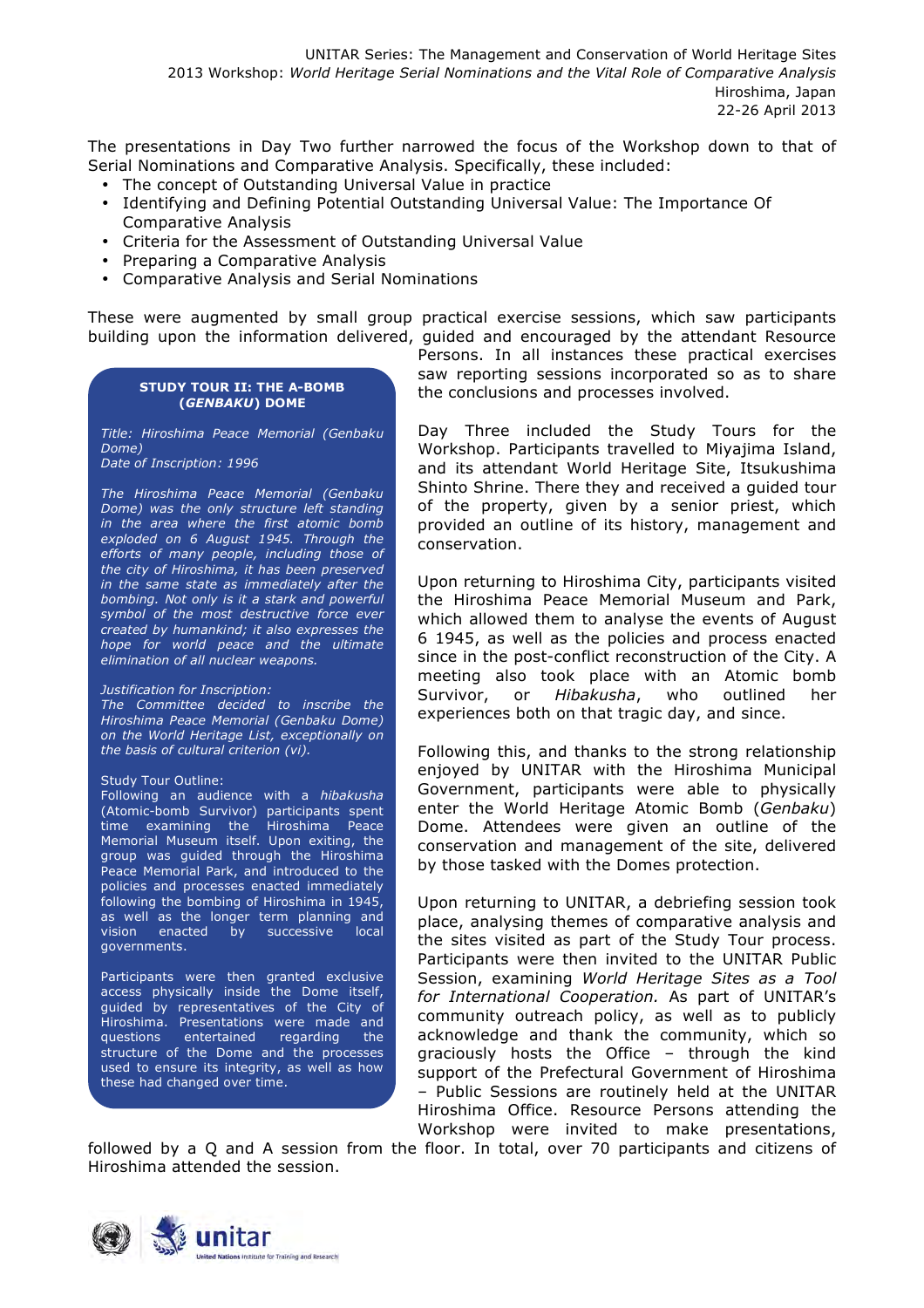Day Four began with a presentation:

• The World Heritage Nominaton Format and Process

Groups were then formed for the final practical exercise, which forms a large part of the learning process at the Workshop and had groups and examining a real-world case study of a property, working to outline the steps necessary to formulate an effective comparative analysis. Each of the case studies utilised in the practical exercise was selected from those submitted as part of the registration process. The participant whose site was selected was, by default, the "data provider" who acted to supply technical, historical, logistical, cultural and ethnic information concerning the site to the group. Working under tight time constraints, these working groups had just over 24 hours to prepare a nomination.

Based on consultation with the Resource Persons, many of whom have extensive experience in the preparation, presentation and inscription of World Heritage Sites, as well as on the World Heritage Committee, it was decided that the practical exercises should represent, in a concentrated manner, many of the constraints, pressures and focus of actual nomination and management dossiers.

The final day of the Workshop had groups presenting in plenary to a panel made up of the Faculty. Each group had 20 minutes to present, with 5 minutes then made available for responses from both Resource Persons and other participants. Resource Persons then retired to discuss the strengths and weaknesses of each presentation before delivering an in-depth analysis of such, incorporating also further real world examples.

To conclude the Workshop, a panel discussion was undertaken by the Resource Persons, which saw them bringing their own institution-specific view on the nominations process, and led into the final presentation of the Workshop:

• Writing and Preparing the Nomination File

#### MATERIAL

Participants were distributed binders at the outset of the Workshop, which included the following documentation:

- Agenda
- Logistical Information
- Hiroshima Introduction and Outline
- Presentations
- Practical Exercises
- Evaluation Forms

### **METHODOLOGY**

#### INTERACTIVE LECTURES:

Presentations were made by Resource Persons

examining the themes of the Workshop from a broad theoretical perspective down to case studies examining real world implementation. These lectures were augmented by small group exercises and frequent questions from the floor, which served to contextualise the issues being examined.

#### AFTER-ACTION REVIEWS:

Representing a key component of UNITAR's methodology in regards to this Workshop, the AAR takes place within groups, discussing the main issues raised in the previous presentations, as well as the specific frames of reference as applied to these by participants.

#### STUDY TOURS:

Underscoring the theoretical introductions and analysis presented, Study Tours form an



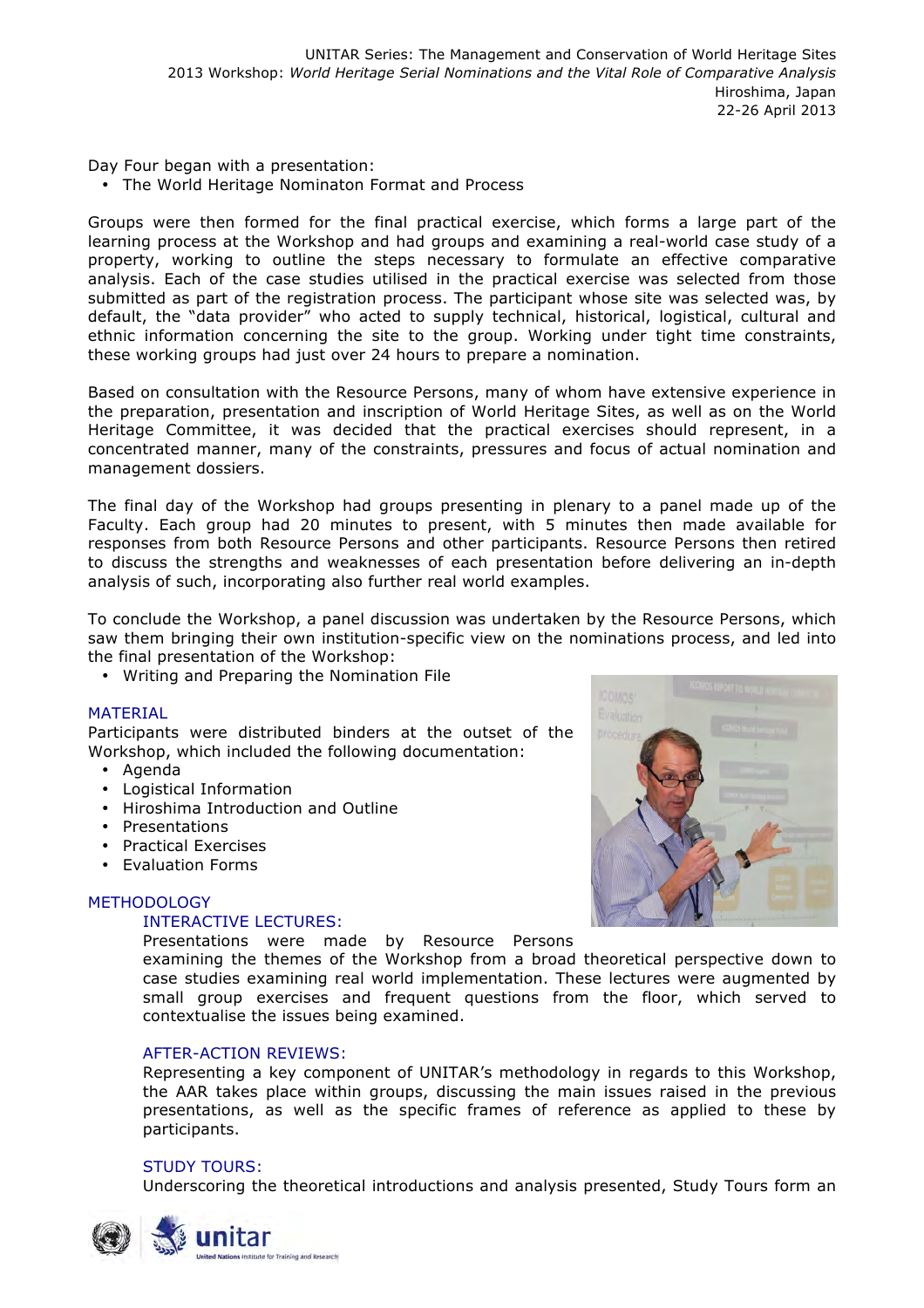integral part of the training methodologies utilised by UNITAR.

#### PRACTICAL EXERCISES:

So as to allow for deeper, practical understanding of the material offered, several practical exercise sessions were also incorporated into the Workshop.



# **Conclusions and Next Steps**

#### EVALUATION DATA

As outlined in Annex One, 96% of respondents found the Workshop "very useful", with 92% indicating that they would recommend it to a colleague. Notably, 4% of the participants felt that they possessed high to moderately high skills in

regards to *World Heritage Serial Nominations and the Vital Role of Comparative Analysis* before the Workshop, while 75% of respondents felt that they had gained such skills during the Workshop. Similarly, with regard to understanding *the principles of "Value Based Heritage Management"*, those indicating that they had a high to moderately high understanding grew from 17% of total respondents to 83% by the end of the Workshop.

With regard to the methodology utilised in the Workshop, including interactive lectures, after action reviews, practical exercises and study visits, 96% of respondents indicated that they "strongly agree", or "agree" that it was useful. The trainers/facilitators of the Workshop were seen as effective at presenting information and stimulating participant involvement by 96% of respondents.

Overall, the responses received where overwhelmingly positive. Some comments received however indicated that the workload for the Workshop was too heavy. UNITAR will work in future iterations of the Workshop, to more effectively utilise the time available.

#### NEXT STEPS:

UNITAR has already begun preliminary planning for the 2014 Workshop, scheduled to take place in mid-late April. In addition, UNITAR is discussing with several alumni the possibility of exporting such training to other countries or regions.



#### CONTACT INFORMATION:

United Nations Institute for Training and Research (UNITAR) 5F, 5-44 Motomachi, Naka-ku Hiroshima 730-0011 Japan

Tel: +81 82 511 2424 Fax: +81 82 211 0511 Email: hiroshima@unitar.org Web: www.unitar.org/hiroshima



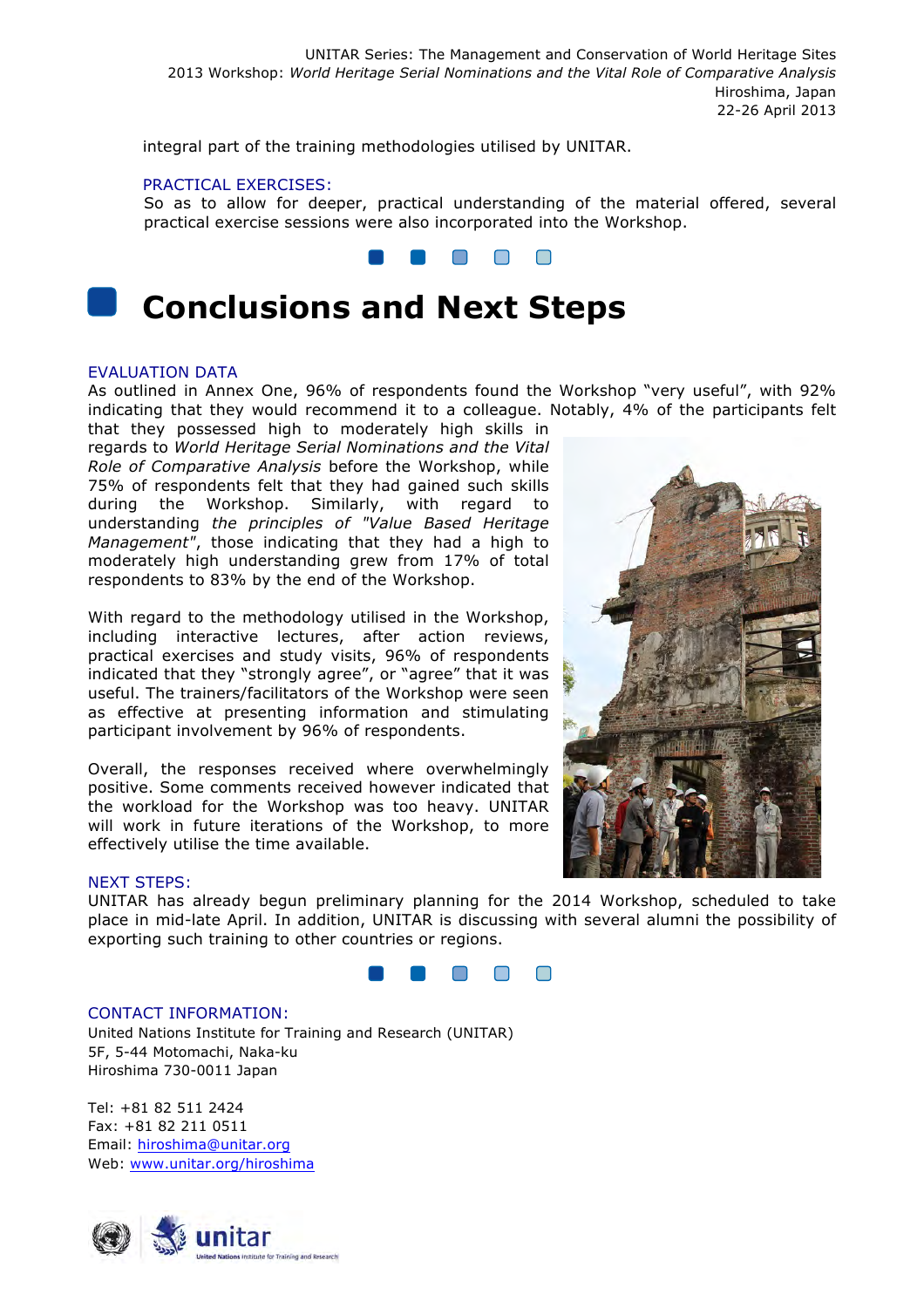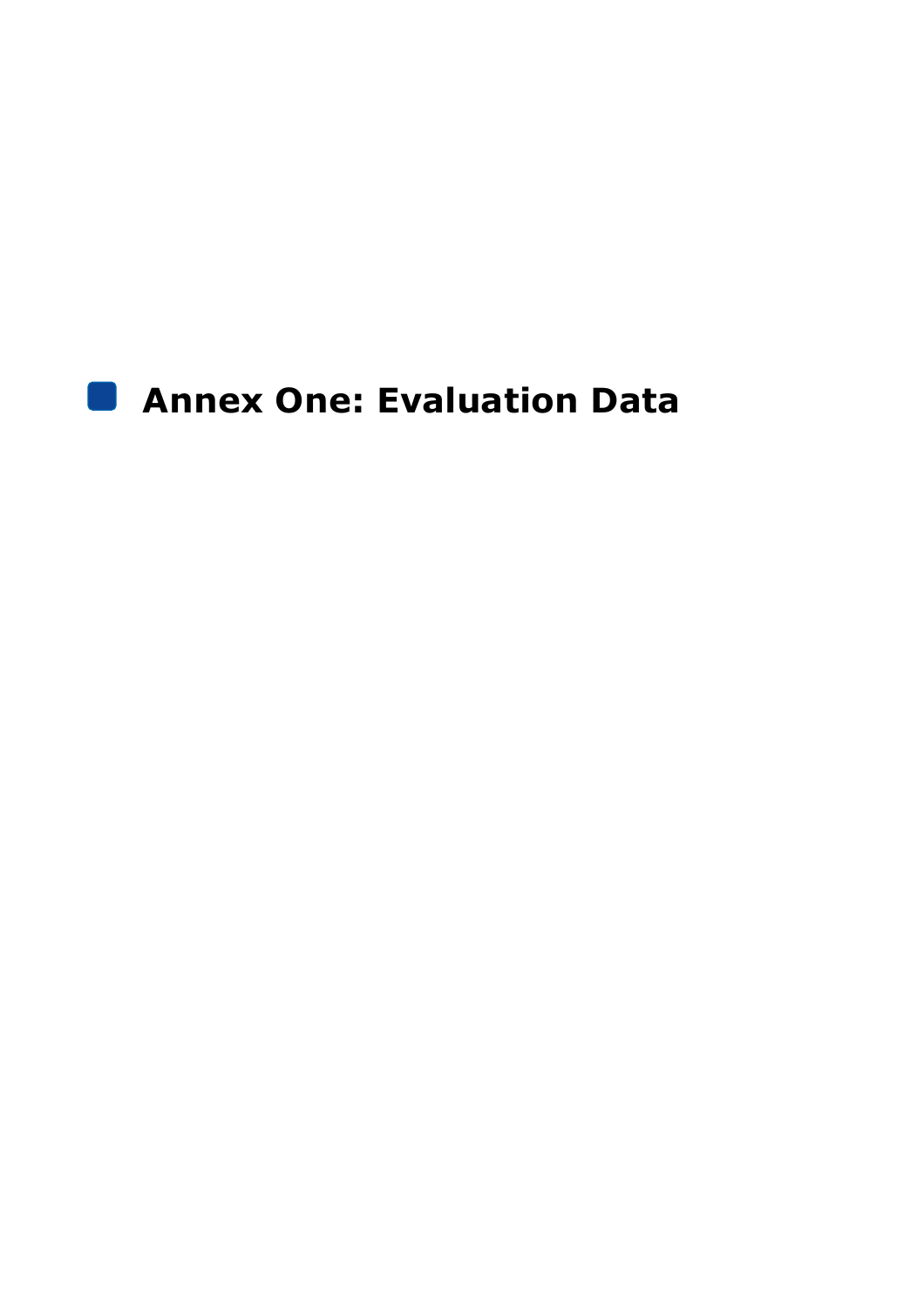### **2013: EVALUATION**

The evaluation method employed for the UNITAR Series: World Heritage Serial Nominations and the Vital Role of Comparative Analysis was two level evaluation questionnaires: Participant Self-Assessment questionnaire which allowed participants to evaluate their individual (pre-existing) knowledge, skill and competencies on the subject matter so as to create awareness about participant learning needs and help enhance their learning levels. Participant feedback questionnaire captured individual reactions to the overall quality of the Workshop and allowed for their feedback to be heard and incorporated in future Workshops. Both questionnaires were made available to all participants from the beginning of the Workshop, covering the individual learning needs as well as the application process, pre-Workshop buildup and the Workshop itself.

The overall purpose of the evaluation was: to analyse the relevance and direction of the overall content of the Workshop; and the performance of the UNITAR Hiroshima Office as a whole in delivering the Workshop. Major findings of the Workshop are analysed and recommendations will be incorporated when planning for next Workshop.

The participant feedback evaluation questionnaire examined the following areas in detail:

- Pre-Event Information
- Learning Objectives
- Value, Relevance and Intent to Use
- Methodology
- Satisfaction with the Quality of Facilitator
- Applicability of After Action Review and Practical Exercises
- Overall Satisfaction of the Event

#### **MAJOR FINDINGS AND RECOMMENTATIONS**

#### PRE-EVENT INFORMATION

Please rate the degree to which information circulated prior to the Workshop was:



Useful (in terms of making an informed decision) Accurate (in terms of matching what took place)

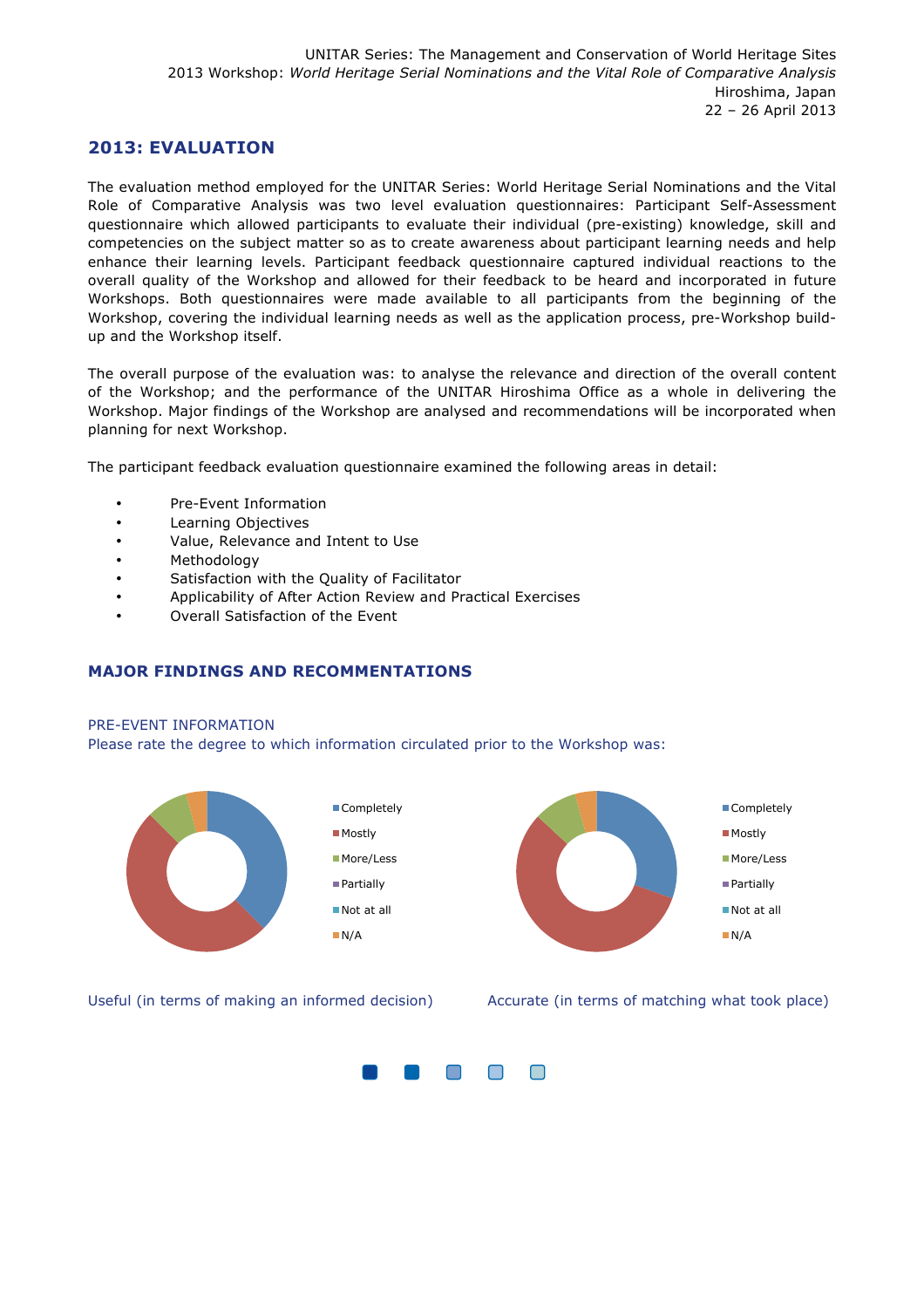#### LEARNING OBJECTIVES

The participants have successfully completed the course work and awarded with Certification of Completion. The great majority of participants agreed that they achieved the learning objectives. Following are the detail description of participants' reaction to the questions.

#### LEARNING OBJECTIVE I:

Review the key elements of the World Heritage Regime, incorporating updates and current trends.







#### Extent to which you met learning objective



### LEARNING OBJECTIVE II: Explain the principles of "Values Based Heritage Management".



#### Have a clear understanding of learning objectives Relevance of objective to your learning needs



## Extent to which you met learning objective

 $\blacksquare$ 

∩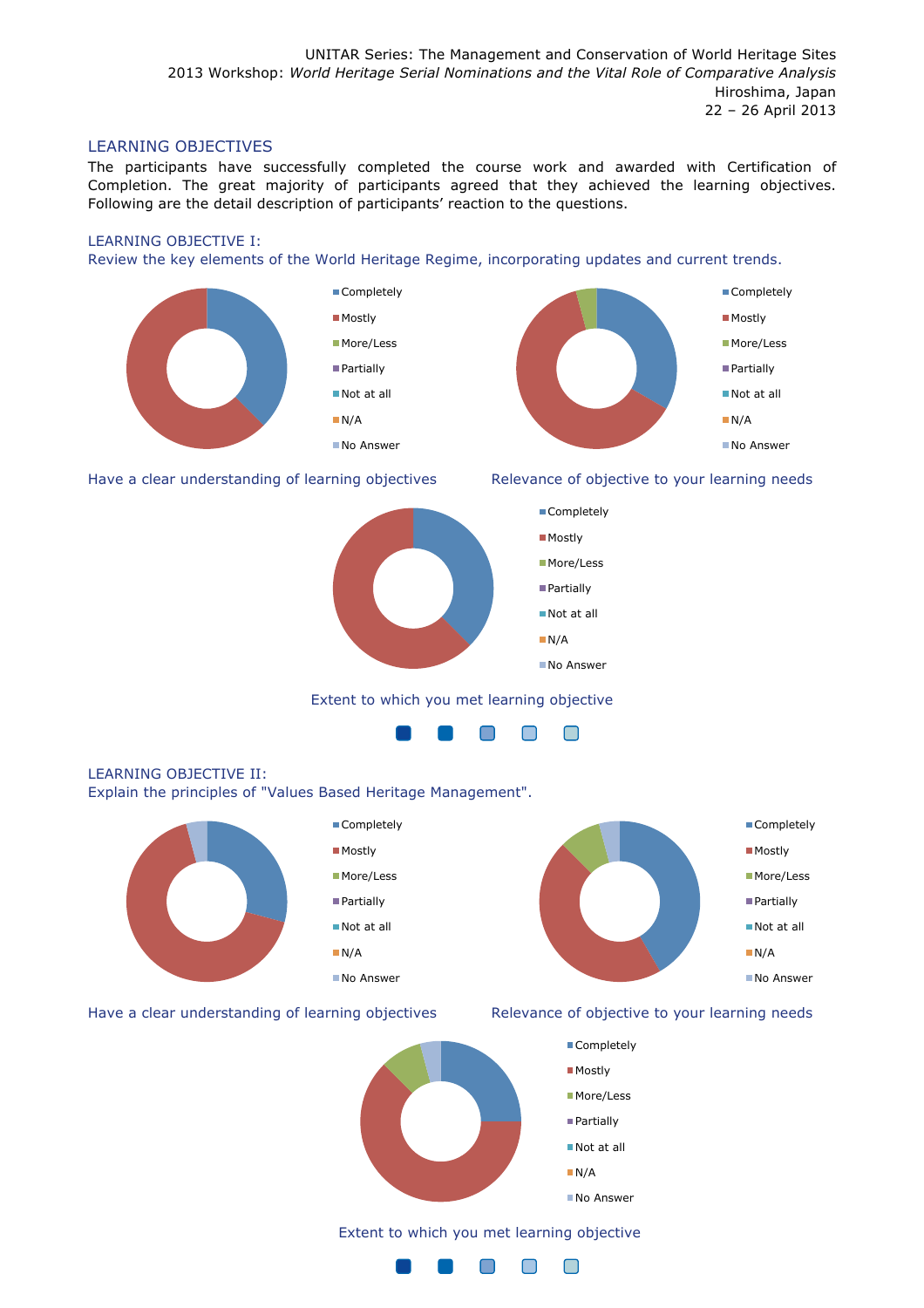#### LEARNING OBJECTIVE III:

Examine World Heritage Serial Nominations and the Vital Role of Comparative Analysis, identifying best practices and lessons learned.



Have a clear understanding of learning objectives Relevance of objective to your learning needs



Extent to which you met learning objective



#### LEARNING OBJECTIVE IV:

Through reality-based practical exercises, extract key concepts and common issues for given World Heritage sites.



Relevance of objective to your learning needs Extent to which you met learning objective





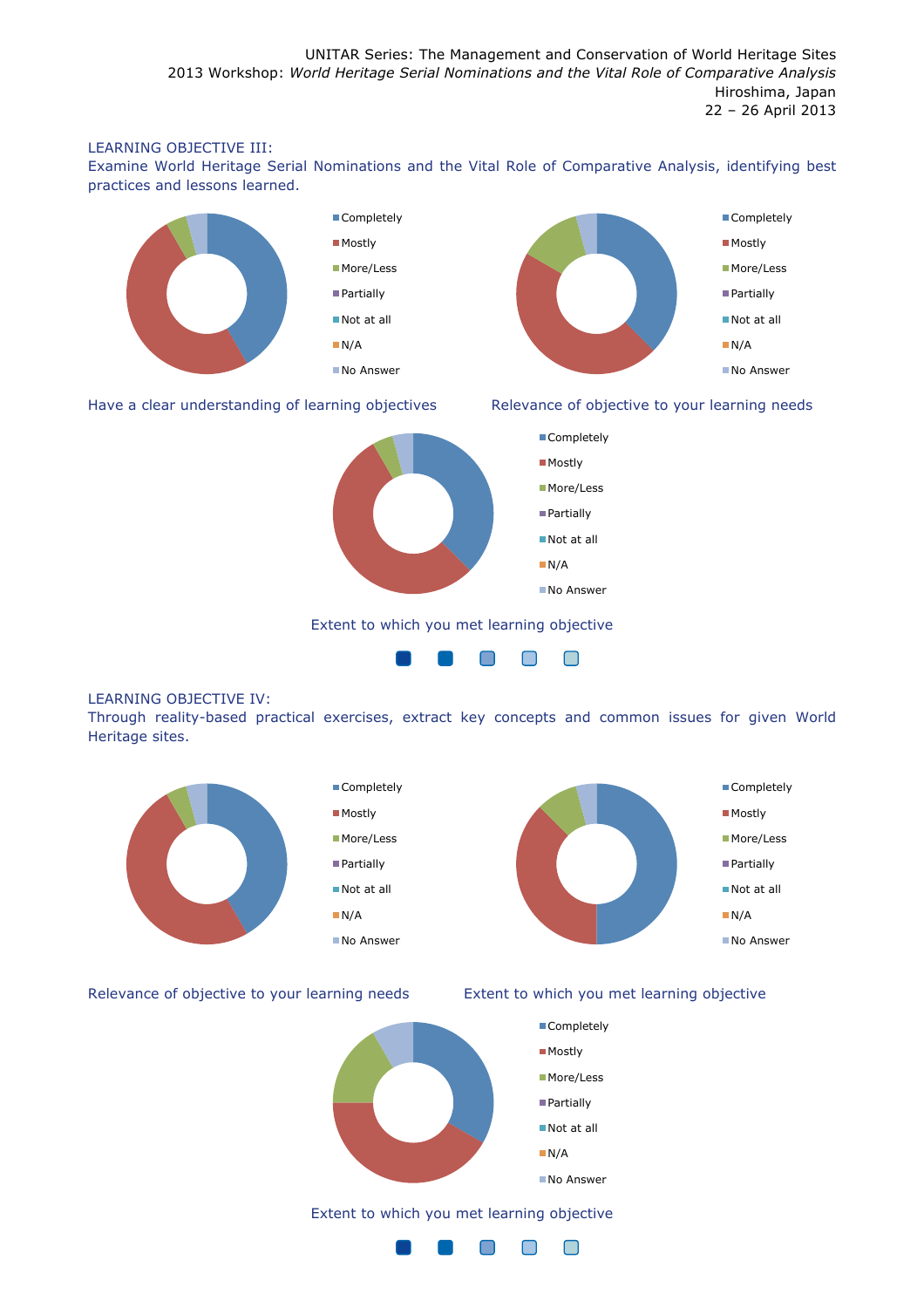#### LEARNING OBJECTIVE V:

Enhance long-term peer learning and exchange among the participants.



#### Have a clear understanding of learning objectives Relevance of objective to your learning needs





#### Extent to which you met learning objective



### VALUE, RELEVANCE AND INTENT TO USE:

Please rate the following statements using the numerical scale from strongly agree (5) to disagree (1).



The information in this workshop was new to me………The content of the workshop was relevant to my job



#### It is likely that I will use the information acquired

 $\Box$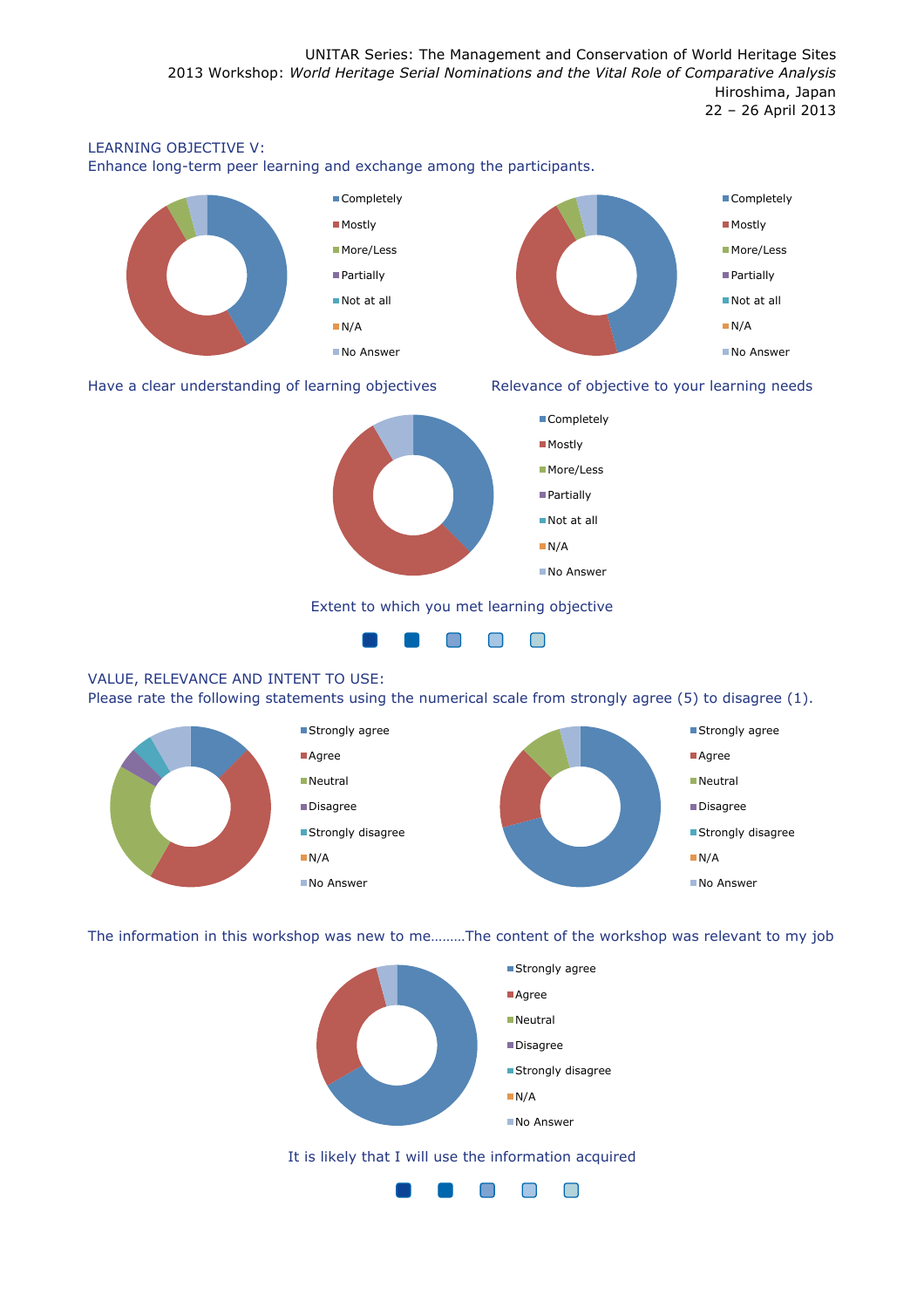### **METHODOLOGY:**

The methodology used in this workshop included lecture, study tours and practical exercises



The event's methodology was useful given the learning objectives



#### OVERALL SATISFACTION OF THE QUALITY OF FACILITATORS:

Please rate the following statements using the numerical scale from strongly agree (5) to disagree (1). The trainer(s)/facilitator(s) was (were) effective at:





#### Presenting information **Responding to questions of participations** Responding to questions of participations



Stimulating participant involvement

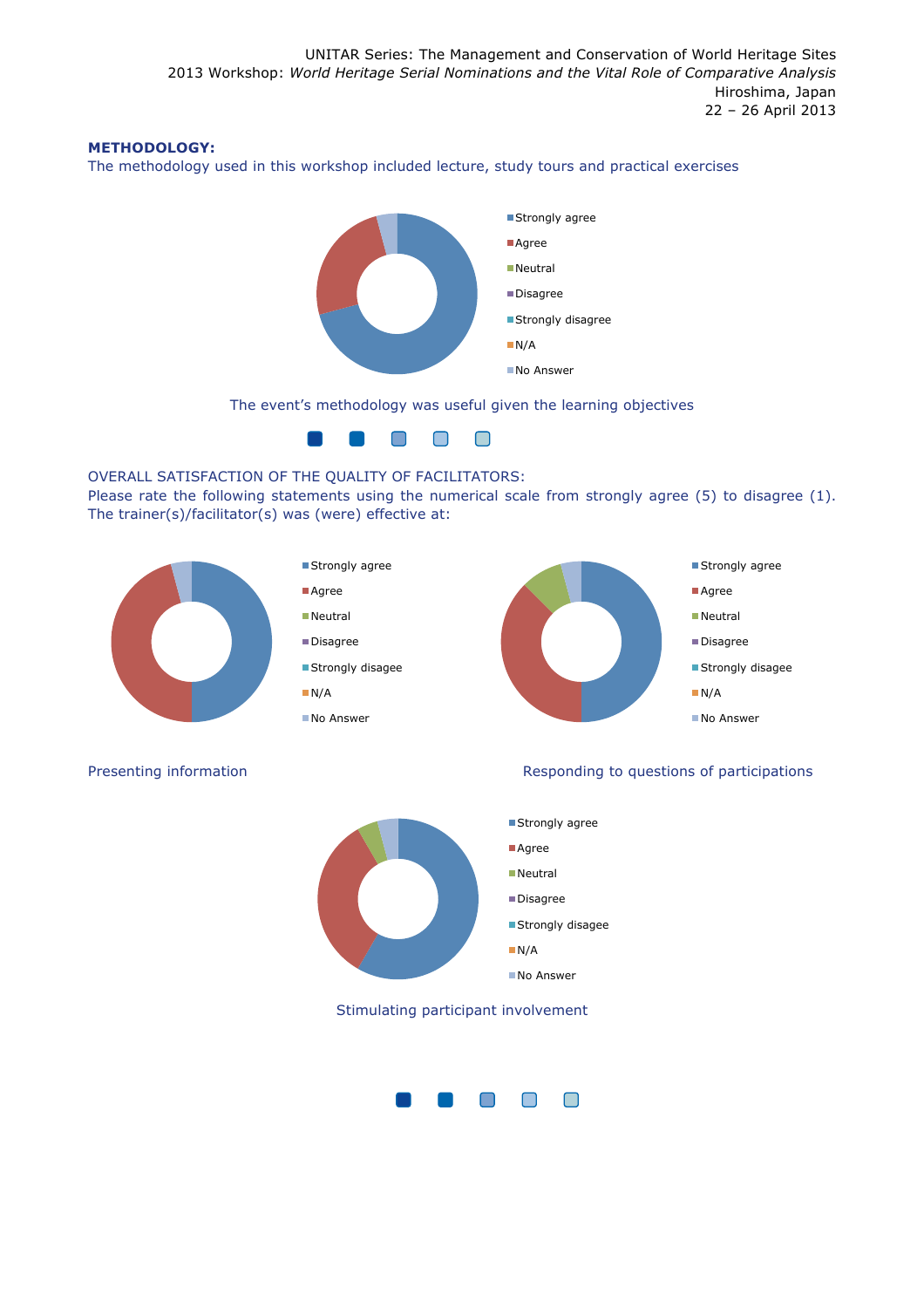### APPLICABILITY OF AFTER ACTION REVIEW AND PRACTIAL EXERCISES: The assessment of learning included After Action Reviews and Practical Exercises:



How useful was (were) the method(s) in helping you to achieve the learning objectives?



#### OVERALL SATISFICTION OF THE EVENT:

Please rate the following statements using the numerical scale from strongly agree (5) to disagree (1):



Overall, the workshop was very useful **I** will recommend this workshop to a colleague

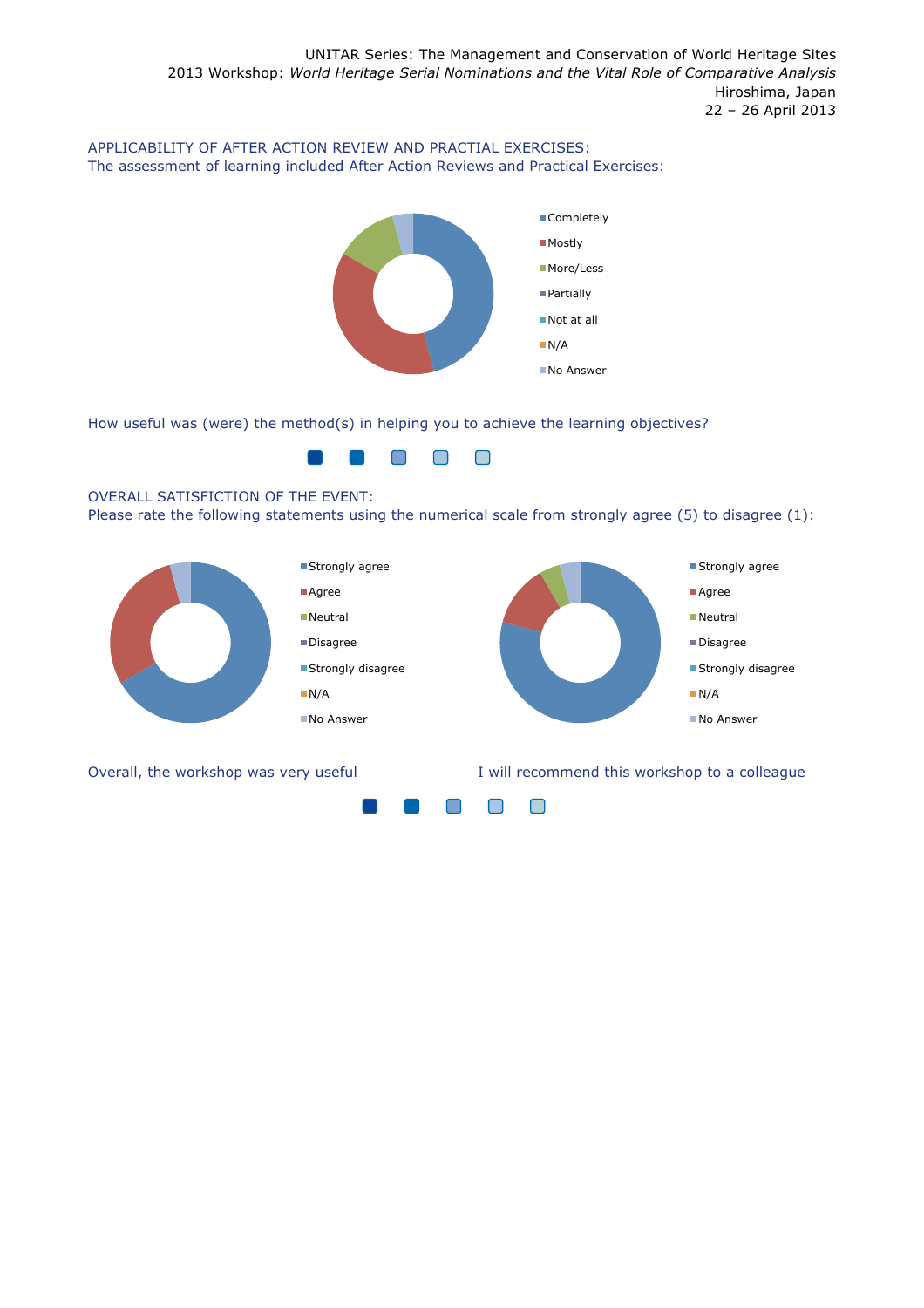#### **PARTICIPANT SELF-ASSESSMENT QUESTIONNAIRE**

LEVEL OF KNOWLEDGE, SKILL, AND COMPETENCIES IN RELATION TO EACH LEARNING OBJECTIVE BEFORE AND AFTER THE TRAINING:

Please rate the following statements using the numerical scale from high (5) to low (1): Review the key elements of the World Heritage Regime, incorporating updates and current trends.



Rate your skill before the Workshop Rate your skill after the Workshop

Please rate the following statements using the numerical scale from high (5) to low (1): Explain the principles of "Value Based Heritage Management".







**High** 

■ Moderate

**Average** 

**Some** 

 $\blacksquare$ Low

Please rate the following statements using the numerical scale from high (5) to low (1): Examine World Heritage Serial Nominations and the Vital Role of Comparative Analysis, identifying best practices and lessons learned.



Rate you skill before the Workshop Rate your skill after the Workshop

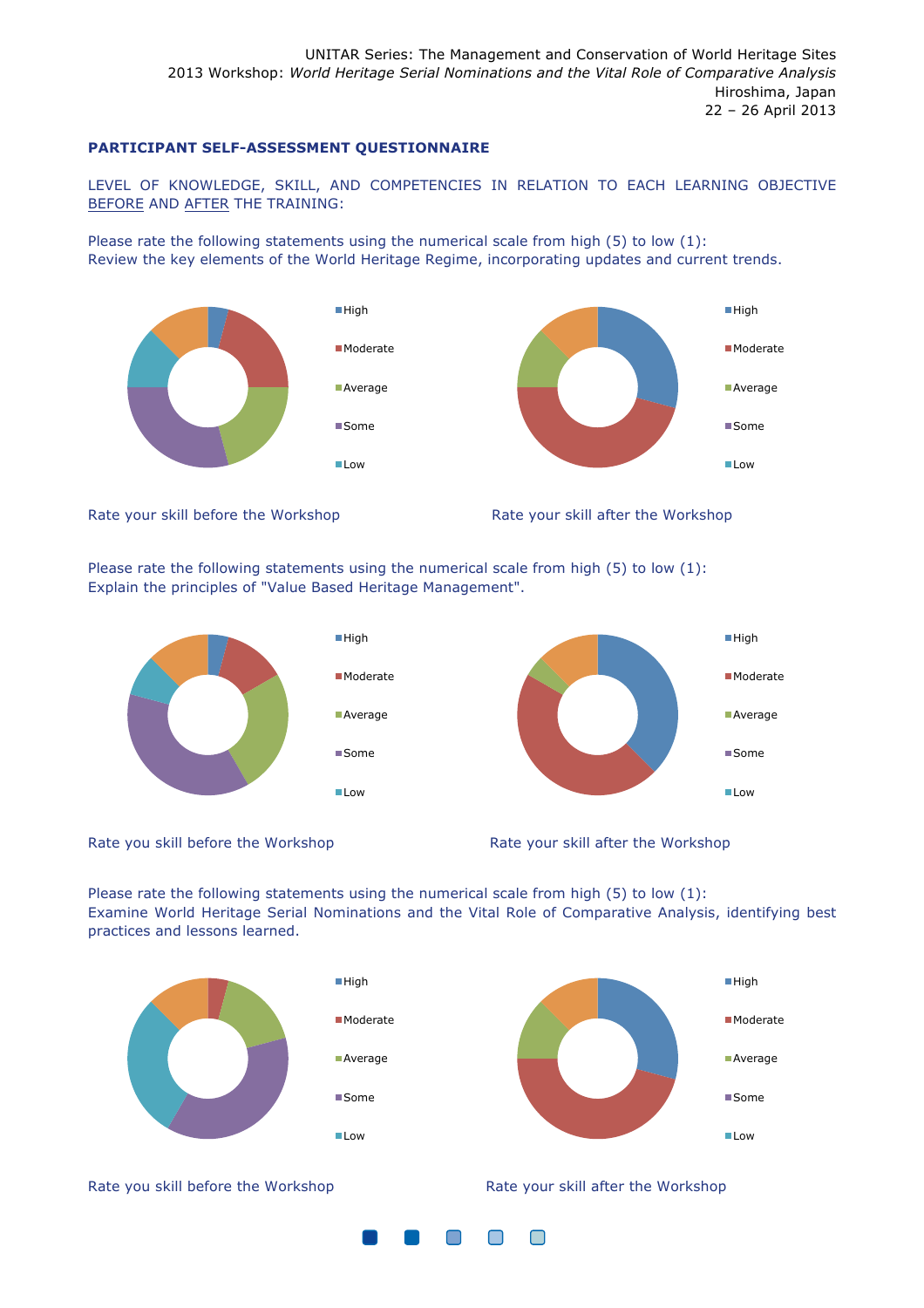Please rate the following statements using the numerical scale from high (5) to low (1): Through reality-based practical exercises, extract key concepts and common issues for given World Heritage sites.



Rate you skill before the Workshop Rate your skill after the Workshop

Please rate the following statements using the numerical scale from high (5) to low (1): Enhance long-long term peer learning and exchange among the participants.



Rate you skill before the Workshop Rate your skill after the Workshop

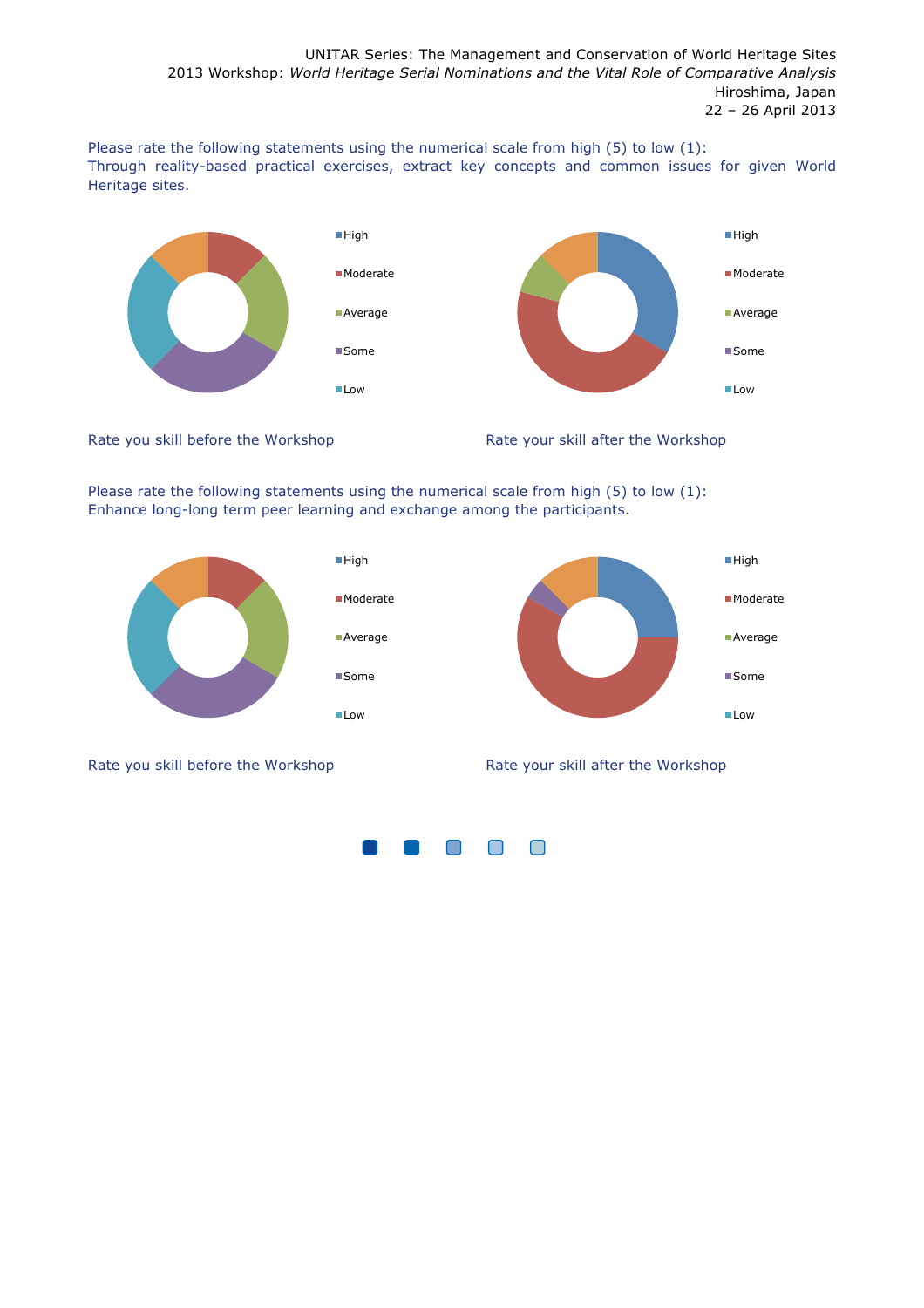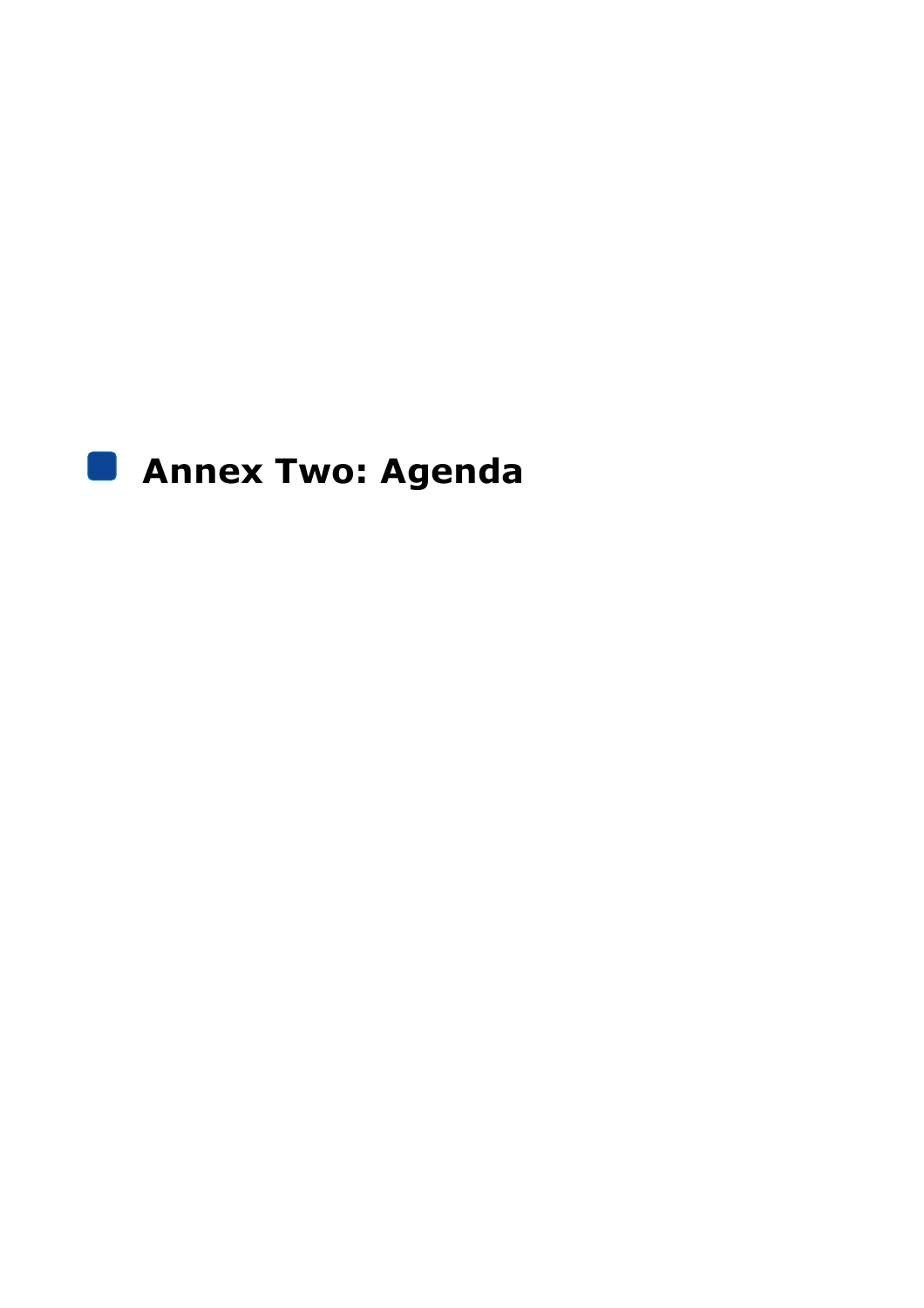

**UNITAR Series: Management and Conservation of World Heritage Sites**

#### *World Heritage Serial Nominations and the Vital Role of Comparative Analysis 22 – 26 April 2013 | Hiroshima, Japan*

|                 | <b>Monday 22 April</b>                                                                                                                                                                   |
|-----------------|------------------------------------------------------------------------------------------------------------------------------------------------------------------------------------------|
| 08:30           | Gather at Lobby                                                                                                                                                                          |
| $08:45 - 09:00$ | Walk to Hiroshima Chamber of Commerce and Industry (guided by UNITAR)                                                                                                                    |
| $09:00 - 09:30$ | Welcome<br>Objectives of the Workshop (UNITAR)<br>Presentation of the Programme (UNITAR)                                                                                                 |
| $09:30 - 11:00$ | Participants' Presentations and Expectations (Participants)                                                                                                                              |
| $11:00 - 11:30$ | Coffee Break                                                                                                                                                                             |
| $11:30 - 13:00$ | Introduction to World Heritage (Leitao)<br>Principles and Objectives of the World Heritage Convention<br>Main Actors (UNESCO: Makino; IUCN: Nozawa; ICOMOS: Marshall; ICCROM:<br>Leitao) |
| $13:00 - 14:00$ | Lunch                                                                                                                                                                                    |
| $14:00 - 15:00$ | Introduction to World Heritage (Makino - UNESCO)<br><b>Main Tools</b>                                                                                                                    |
| $15:00 - 16:00$ | The Operational Guidelines for the Implementation of the World Heritage Convention<br>(Nozawa - IUCN)                                                                                    |
| $16:00 - 16:30$ | Coffee Break                                                                                                                                                                             |
| $16:30 - 17:30$ | Overview of the World Heritage Nomination and Evaluation Processes (Marshall - ICOMOS)                                                                                                   |
| $17:30 - 17:45$ | Walk to Rihga Royal Hotel (guided by UNITAR)                                                                                                                                             |
| 18:10           | Gather at Lobby                                                                                                                                                                          |
| $18:20 - 18:25$ | Walk to Mielparque Hotel (guided by UNITAR)                                                                                                                                              |
| $18:30 - 20:30$ | Welcome Event hosted by Hiroshima Prefecture                                                                                                                                             |
|                 |                                                                                                                                                                                          |

**NOTE: SUBJECT TO CHANGE**



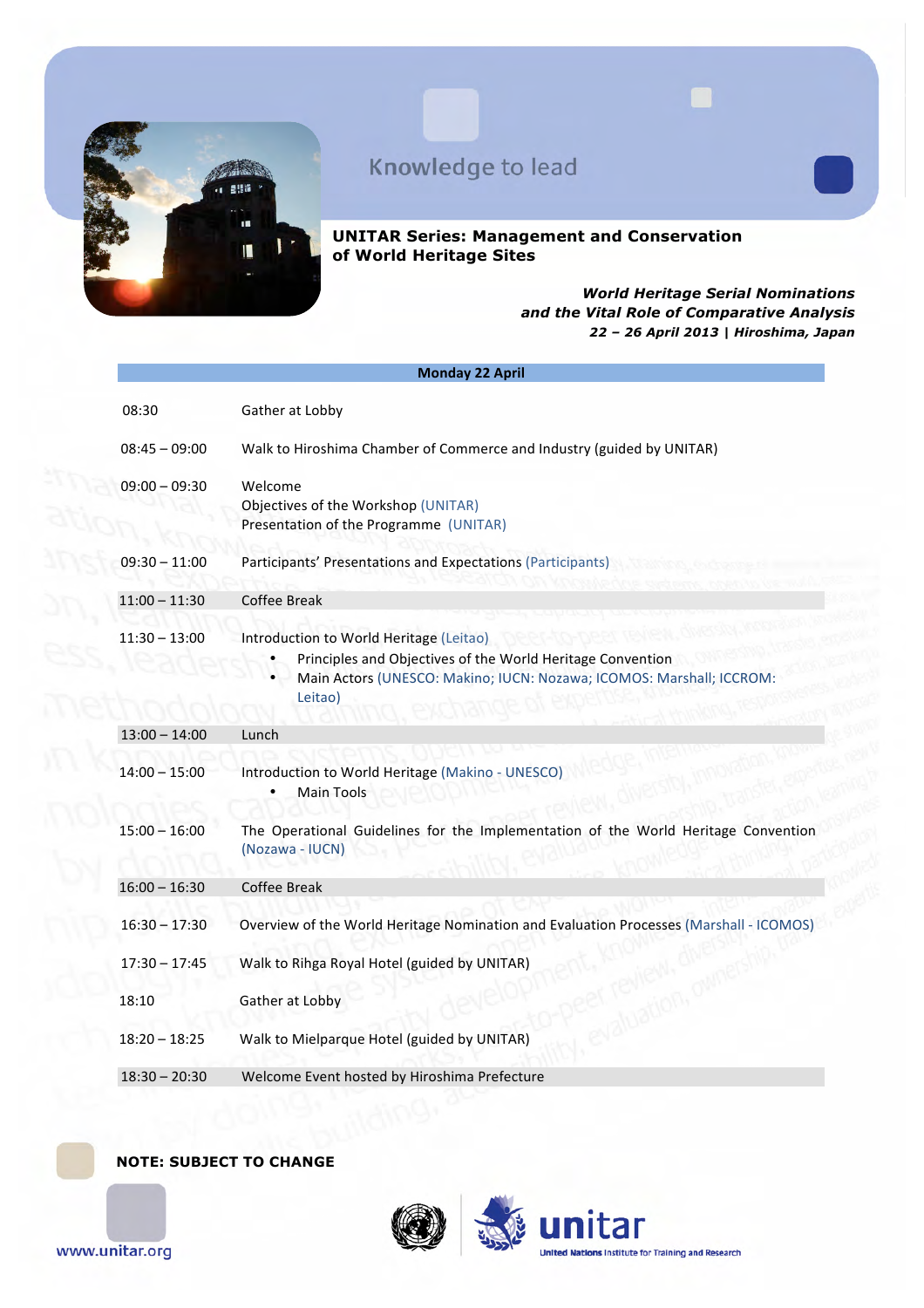

**UNITAR Series: Management and Conservation of World Heritage Sites**

#### *World Heritage Serial Nominations and the Vital Role of Comparative Analysis 22 – 26 April 2013 | Hiroshima, Japan*

|                 | <b>Tuesday 23 April</b>                                                                                                 |
|-----------------|-------------------------------------------------------------------------------------------------------------------------|
| $09:00 - 09:30$ | <b>After Action Review</b>                                                                                              |
| $09:30 - 10:15$ | The Concept of Outstanding Universal Value (Leitao)                                                                     |
| $10:15 - 11:00$ | Identifying and Defining Potential Outstanding Universal Value: Importance of<br><b>Comparative Analysis (Marshall)</b> |
| $11:00 - 11:30$ | Coffee Break                                                                                                            |
| $11:30 - 12:15$ | Criteria for the Assessment of Outstanding Universal Value (Makino/Nozawa)                                              |
| $12:15 - 13:00$ | Practical Exercise: Identifying Appropriate Criteria (Marshall)                                                         |
| $13:00 - 14:00$ | Lunch                                                                                                                   |
| $14:00 - 14:45$ | Preparing a Comparative Analysis (Marshall/Nozawa)                                                                      |
| $14:45 - 15:30$ | Comparative Analysis: Serial Nominations (Leitao)                                                                       |
| $15:30 - 16:00$ | Coffee Break (UNITAR Offices)                                                                                           |
| $16:00 - 17:30$ | Practical Exercise: Comparative Analysis - Serial Nominations<br>(UNITAR Offices)                                       |

**NOTE: SUBJECT TO CHANGE**

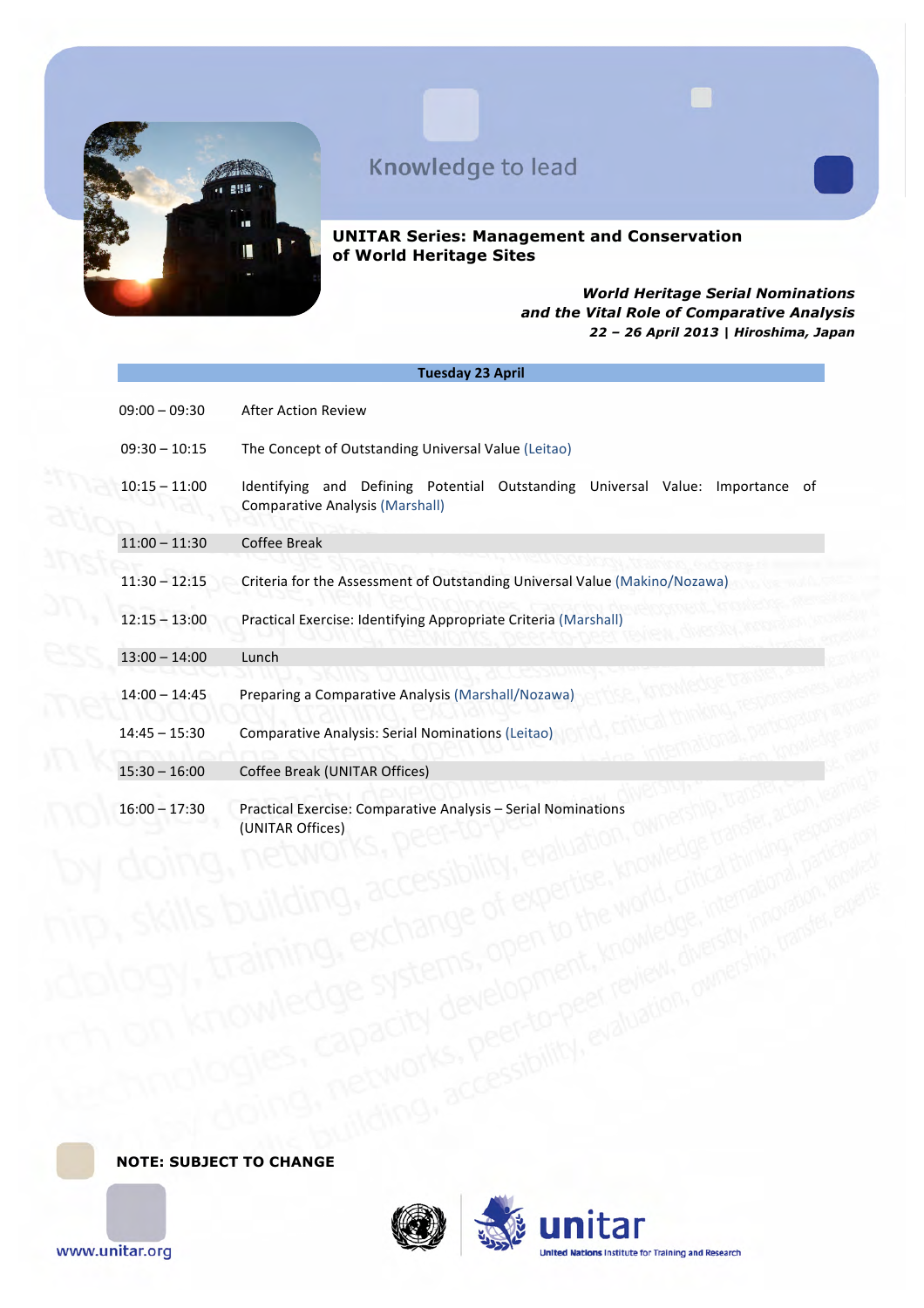

**UNITAR Series: Management and Conservation of World Heritage Sites**

#### *World Heritage Serial Nominations and the Vital Role of Comparative Analysis 22 – 26 April 2013 | Hiroshima, Japan*

|                 | <b>Wednesday 24 April</b>                                     |
|-----------------|---------------------------------------------------------------|
| 08:15           | Gather at Lobby                                               |
| 08:30           | Walk to Hiroshima Peace Memorial Park Pier (guided by UNITAR) |
| 08:50           | Depart for Miyajima Island (Ferry)                            |
| $09:20 - 10:30$ | Tour of Miyajima Island                                       |
| $10:30 - 11:30$ | Guided Tour of Itsukushima Shinto Shrine                      |
| $12:05 - 12:50$ | Depart for Hiroshima (Ferry)                                  |
| $13:00 - 14:00$ | Lunch                                                         |
| $14:00 - 17:00$ | Visit Hiroshima Peace Memorial Museum                         |
| $17:00 - 18:00$ | Debriefing/Coffee Break (Nozawa/Makino)                       |
| $18:00 - 19:30$ | <b>UNITAR Public Session</b>                                  |
|                 | <b>Thursday 25 April</b>                                      |
| $09:00 - 10:00$ | The Nomination Format (Leitao/Marshall)                       |
| $10:00 - 11:00$ | <b>Practical Exercise: Comparative Analysis</b>               |
| $11:00 - 11:30$ | <b>Coffee Break</b>                                           |
| $11:30 - 13:00$ | Practical Exercise: Comparative Analysis                      |
| $13:00 - 14:00$ | Lunch                                                         |
| $14:00 - 18:00$ | <b>Practical Exercise: Comparative Analysis</b>               |

**NOTE: SUBJECT TO CHANGE**

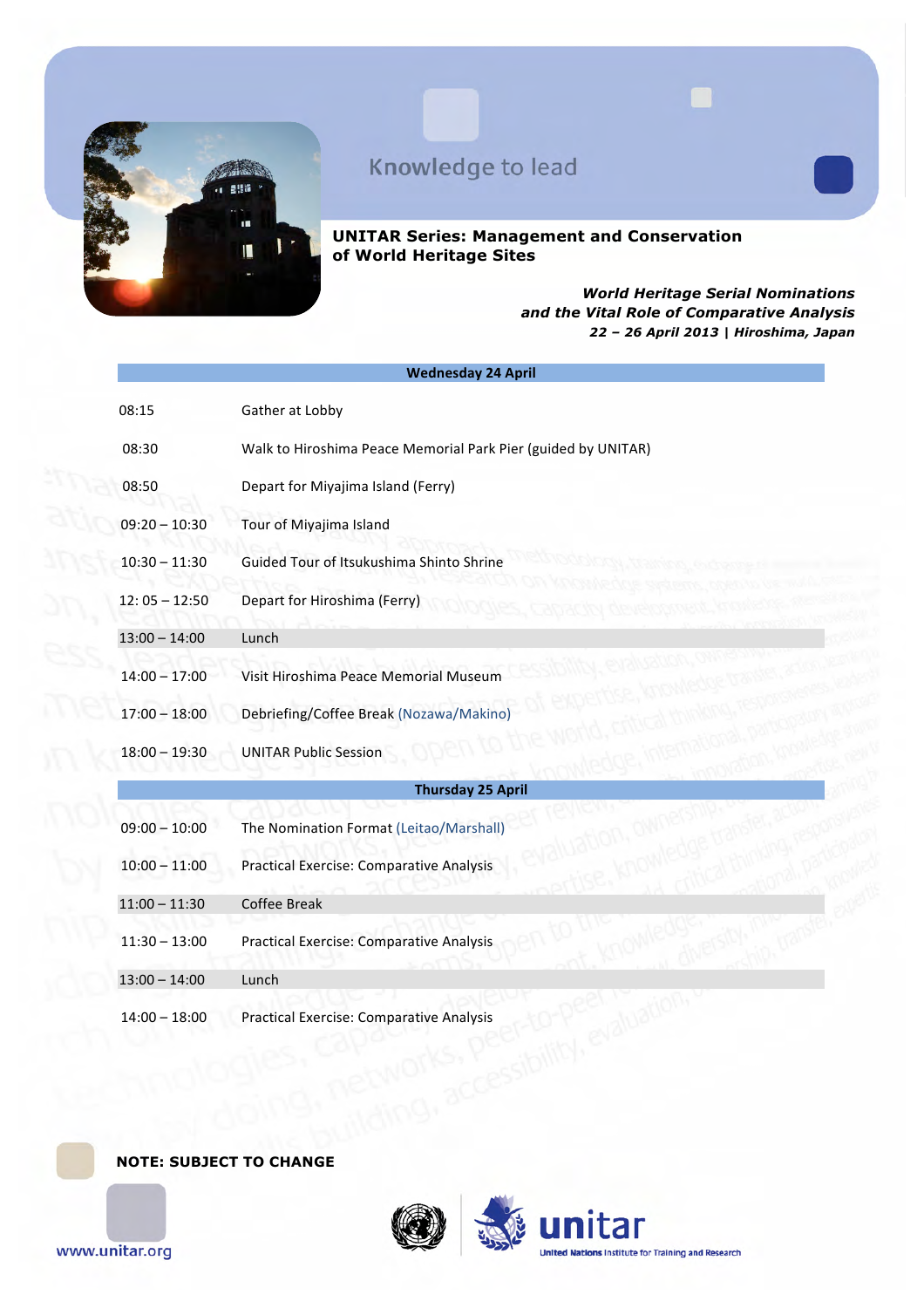

**UNITAR Series: Management and Conservation of World Heritage Sites**

#### *World Heritage Serial Nominations and the Vital Role of Comparative Analysis 22 – 26 April 2013 | Hiroshima, Japan*

| <b>Friday 26 April</b> |                                                                           |  |
|------------------------|---------------------------------------------------------------------------|--|
| $09:00 - 10:30$        | <b>Practical Exercise: Group Presentations</b>                            |  |
| $10:30 - 11:00$        | Coffee Break                                                              |  |
| $11:00 - 11:30$        | <b>Practical Exercise Feedback</b>                                        |  |
| $11:30 - 12:00$        | Writing and Preparing the Nomination File: General Tips (Marshall/Leitao) |  |
| $12:00 - 12:30$        | <b>Reflections and Conclusions</b>                                        |  |
| $12:30 - 13:00$        | <b>Graduation Ceremony</b>                                                |  |
| $13:00 - 14:00$        | Lunch                                                                     |  |

End of Workshop

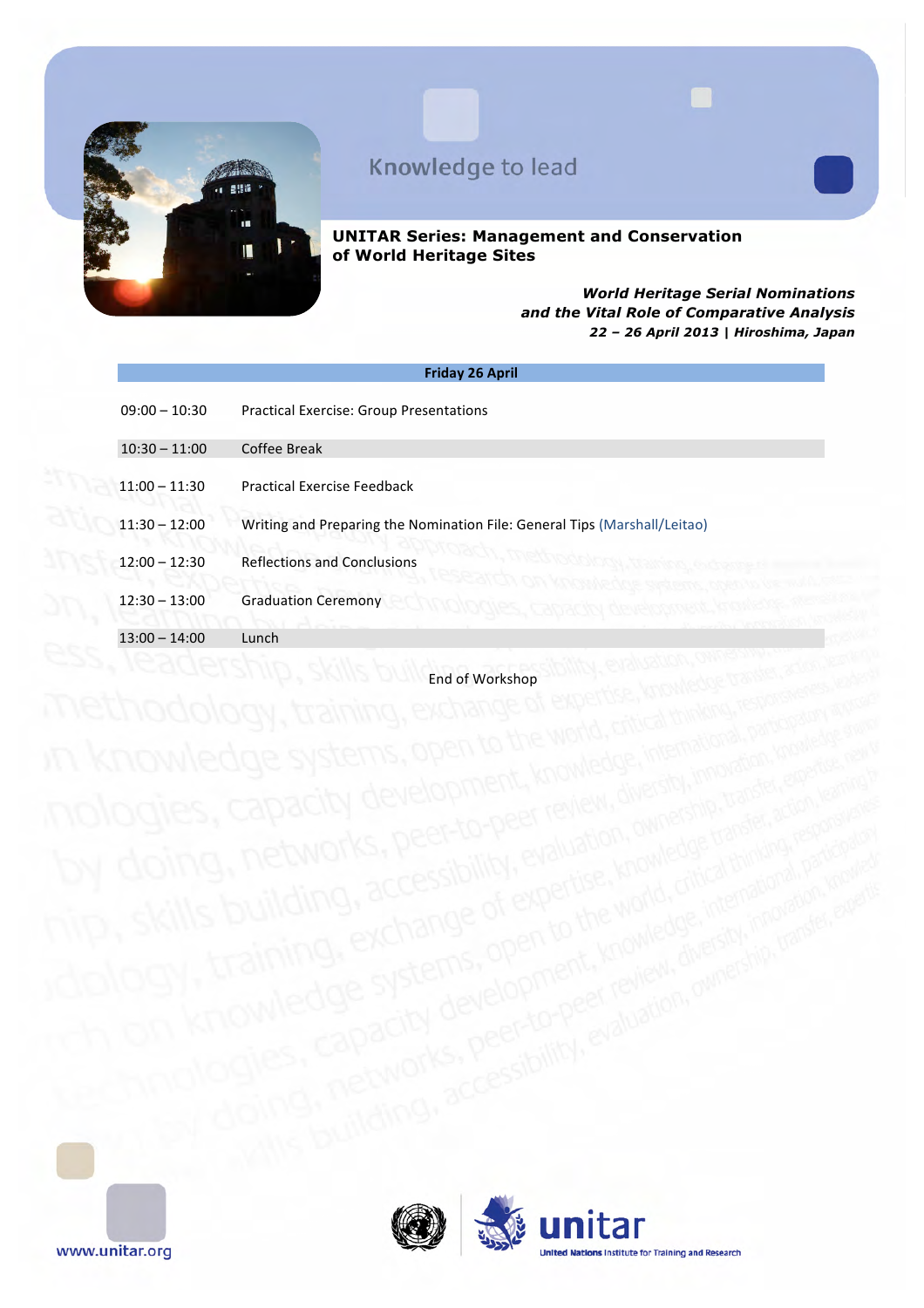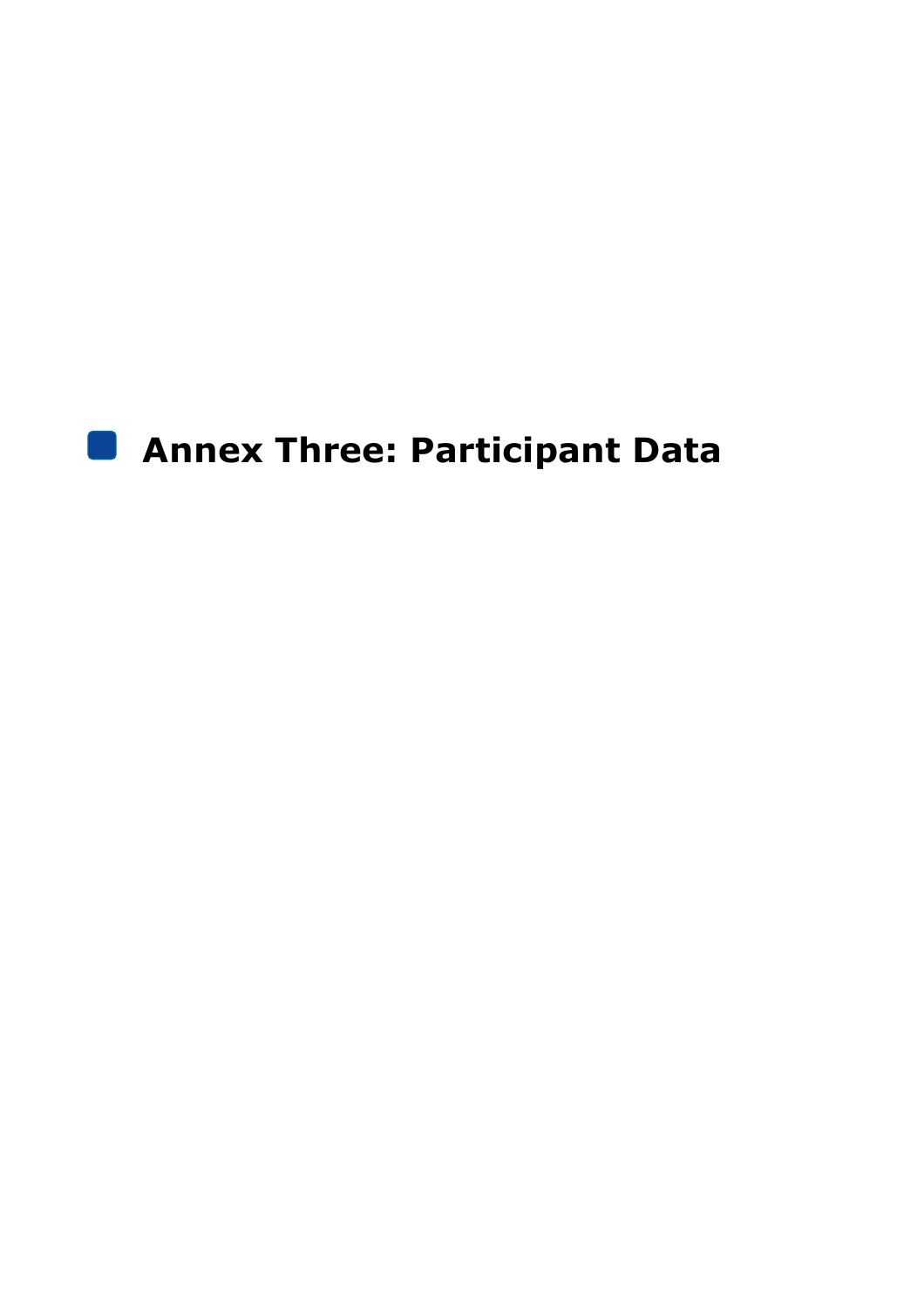



#### **Lance SYME, Australia** Principal KAYANDEL ARCHAEOLOGICAL SERVICES

As principal of Kayandel Archaeological Services, Lance oversees and directs a team of consultant archaeologists in the provision of specialist advice, assessment and mitigation works. In addition to these responsibilities Lance also is on the Executive Committee of Australia ICOMOS, an Expert Member of the International Committee on Archaeological Heritage Management, and Director of the Warrabinga Native Title Claimants Aboriginal Corporation. Lance is a qualified archaeologist and is currently undertaking studies in Heritage Conservation and Environmental Law. Lance has been engaged in cultural heritage management industry for



**Matthew Raymond WHINCOP, Australia** Deputy Director, Culture and Heritage Unit UNIVERSITY OF QUEENSLAND

throughout eastern Australia.

Matthew has considerable experience in archaeological and cultural heritage practice both nationally and internationally, including pre-construction survey and salvage excavation on large mining and infrastructure development projects in Australia and Papua New Guinea. During 2010-2011, Matthew worked as Senior Heritage Consultant with a leading cultural heritage consultancy in Melbourne, Australia, where he prepared numerous cultural heritage management plans, cultural heritage assessments, and due diligence reports for a range of clients from the government, public and private sectors. Since January 2012, Matthew has worked as Senior Heritage Advisor with the University of Queensland Culture and Heritage Unit, where he is now the Deputy Director.

over 18 years and has undertaken consultancies in St Vincent and the Grenadines in addition to

 $\blacksquare$ 

 $\blacksquare$ 



#### Yeshi SAMDRUP, Bhutan

Architect, Division for Conservation of Heritage Sites (DCHS) DEPARTMENT OF CULTURE, MINISTRY OF HOME AND CULTURAL AFFAIRS, BHUTAN

As an architect in the Division for Conservation of Heritage Sites (DCHS) under the Department of Culture, Ministry of Home and Cultural Affairs, Bhutan, Yeshi assists (the respective district's concerned authority) in the conservation, restoration and reconstruction of cultural and historical monuments and sites found in twenty Districts (Dzongkhags) of Bhutan. This involves preparation of conservation plan of heritages sites, documentation of heritage sites, and preparation of architectural drawings for renovation and reconstruction of cultural and historical monuments. He also works as the focal person for the preparation of nomination dossier for the World Heritage site nomination of heritage sites of Bhutan. He also works as project architect for national important project of renovation and conservation of 17th century fortress in eastern part of Bhutan (2013-2018). His work also includes research on traditional rammed earth construction and other study on cultural and historical monuments.

**. . . . .** 

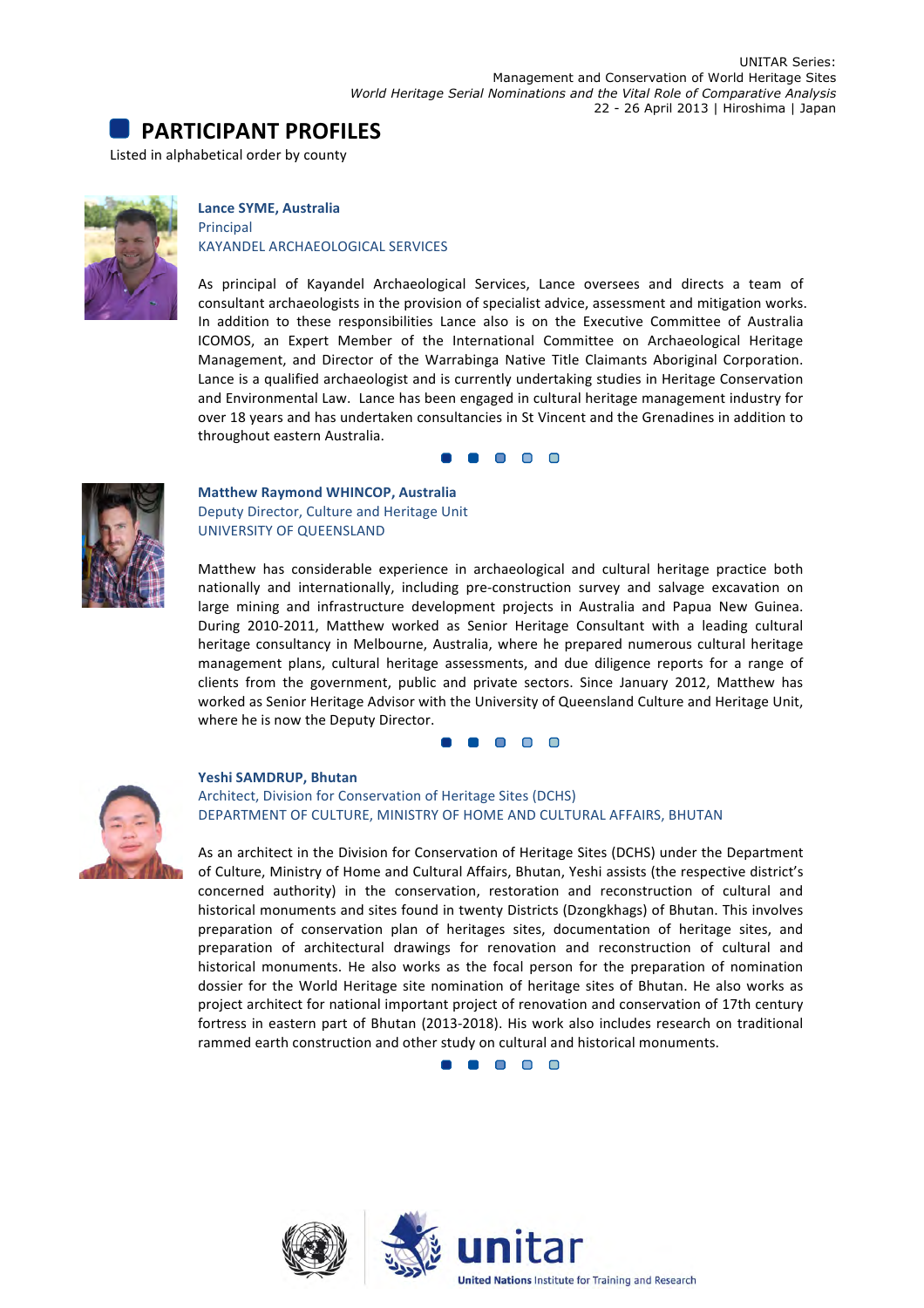## **PARTICIPANT PROFILES**

Listed in alphabetical order by county



#### **Hang YIN, China** Junior Urban Planner INSTITUTE OF ARCHITECTURAL HISTORY, CHINA ARCHITECTURE DESIGN AND RESEARCH GROUP

Hang went to the UK when she was 18 and obtained a MSc degree in the field of Town and County Planning from the UCL (University College of London). She went back to China in 2011 and soon joined the Institute of Architectural History, China Architecture Design and Research Group. As a junior urban planner, she mainly engages in the preparation of nomination dossier and conservation plan of Chinese world cultural heritage, as well as Chinese world heritage tentative list, focuses on comparative analysis and is in charge of nomination dossier translation issues. Main cases include transnational serial nomination of Silk Roads between China, Kazakhstan and Kyrgyzstan, dossier handed in in January, 2013; and conservation plan of Yue-Kiln sites at Shanglin Lake, etc.

> $\Box$  $\Box$



#### **Jing FU, China** Associate Professor INSTITUTE OF ARCHITECTURAL HISTORY, CHINA ARCHITECTURE DESIGN AND RESEARCH GROUP

As an Associate Professor and Deputy Director of the Institute of Architectural History, China Architecture Design and Research Group, Dr. Jing Fu mainly engages in conservation and research, planning and consultation on Chinese cultural heritage, as well as conservation and research on World Heritage Sites. In recent years, she has chaired or taken part in nearly 20 conservation plans of national level on large archaeological sites and ancient buildings complexes; participated in 6 world heritage nomination consultation projects including West Lake Cultural Landscape of Hangzhou and Silk Roads; and completed several studies concerning cultural heritage conservation and research. Currently, she is also the member of ICOMOS International Scientific Committee on Cultural Routes, as well as a member of the ICOMOS International Scientific Committee on Risk Preparedness.





#### **Xiaofan HUANG, China** Senior Staff Member, Department for the Protection of Monuments and Sites STATE ADMINISTRATION OF CULTURAL HERITAGE OF P.R. CHINA (SACH)

HUANG Xiaofan, Senior Staff member of World Cultural Heritage Division, the Department for the Protection of Monuments and Sites, State Administration of Cultural Heritage of P.R. China (SACH). M.S. in Archaeology and Museology, Peking University. Major in Traditional Chinese Architecture. Now, he is responsible for the overall management of the National Survey and Conservation Project on the Great Wall, conservation and management of the Grand Canal, Site of Xanadu (2008-Present), etc. He is also participating in the reviewing of conservation master plans concerning world cultural heritage in China.

8 8 8 8

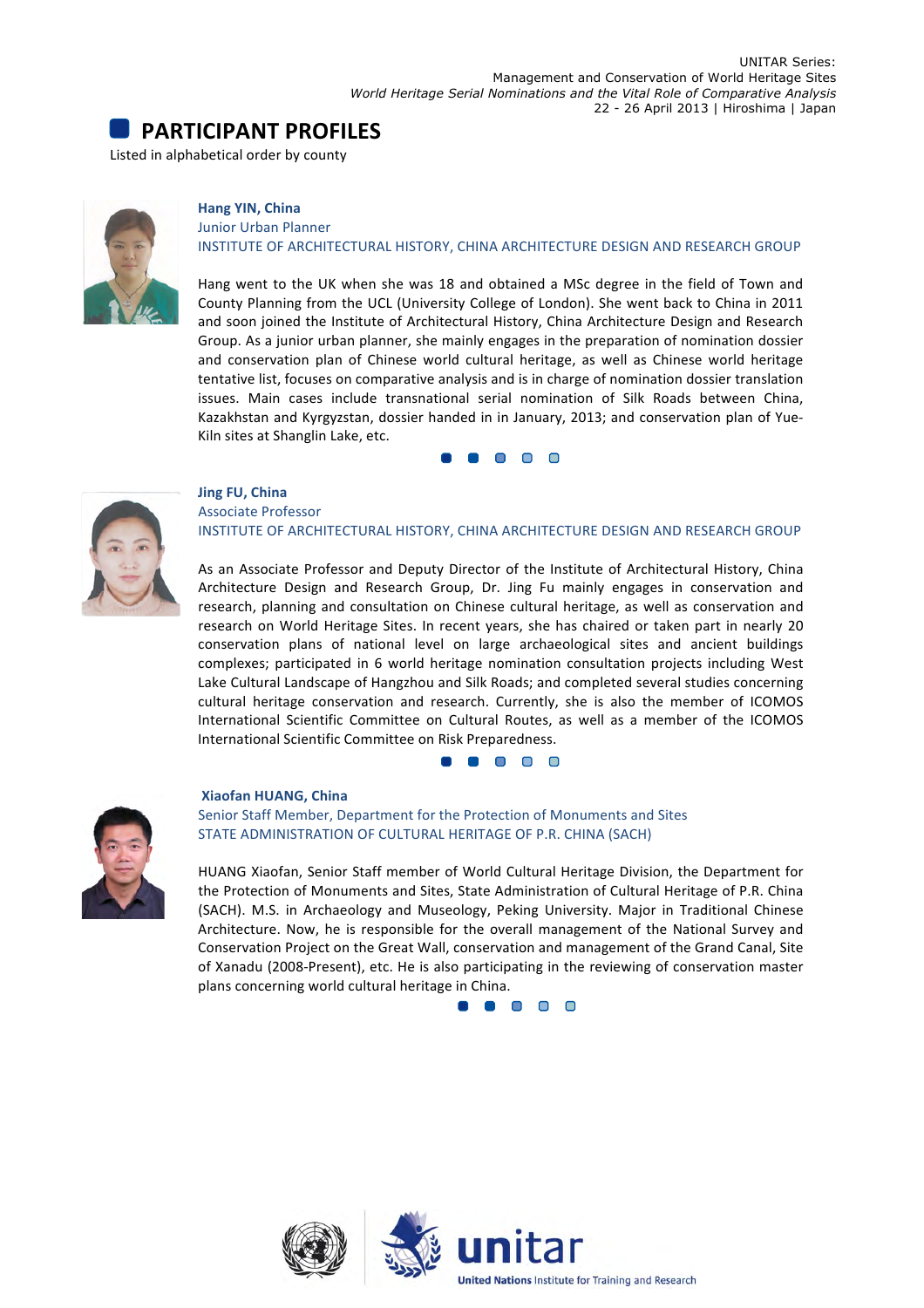



#### **Tsan-Hsin YAO, Chinese Taipei**

Project Manager, Cultural Properties Research Center CHINA UNIVERSITY OF TECHNOLOGY

Tsan-Hsin is working as a project manager at the Cultural Properties Research Center which is attached to the China University of Technology, Chinese Taipei. Her major work in this center is literature researching and establishing a management system to promote one of the Potential World Heritage Sites in Chinese Taipei, Kinmen. She has grown her own interest in the traditional villages and life style of Kinmen given to her previous jobs, a filmmaking assistant and a tourism assistant, they both inspired her to have a different view point on heritage sites and old history remains. With her History major background and the interest, she found herself doing well in my work and eager to learn more. She would appreciate this opportunity to find out more about the world heritage sites and the management methods. She believes this special experience would be a huge encouragement to her to contribute not only in Kinmen but also other Potential World Heritage Sites in Chinese Taipei.

**. . . .** 



#### **Elizabeth NIUMATAIWALU, Fiji** Information Communications Officer **NATIONAL TRUST OF FIJI**

Elizabeth is the Information Communications Officer for the National Trust of Fiji. She is also the Project Manager for one of the NTF cultural sites the Levuka Community Centre overseeing five staff. She conducts site assessments, staff meetings, staff performance appraisal, design work plans, monitoring of site activities, deal with building renovations and maintenance work. She deals with heritage issues regarding the siste or Levuka Town as a whole. She writes and submits site assessments, monthly, quarterly, six monthly and annual reports. Her most recent responsibility is working on the Levuka Nomination work and developing of the Levuka Heritage Building Register and database information system.





#### **Somi CHATTERJEE, India** Conservation Architect **ARCHAEOLOGICAL SURVEY OF INDIA**

Somi is an architect with specialization in Architectural Conservation from the School of Planning and Architecture. For the last two years, she has been working as a consultant with different governmental and non-governmental bodies on projects like the preparation of the Comprehensive Conservation Plan for the Hampi World Heritage Site (with Archaeological Survey of India, Ministry of Culture, Government of India and State Government of Karnataka), the Documentation of Ahom Monuments (client- Archaeological Survey of India-National Culture Fund-Oil and Natural Gas Corporation) and preparation of Nomination Dossiers for Sites like Rani-ki-Vav (client Archaeological Survey of India, Min of Culture, Govt of India), Hill Forts of Rajasthan (as a part of Advisory Committee for World Heritage Matters, Min of Culture, Govt of India). Presently, she is a consultant to the Archaeological Survey of India and in-charge of preparation of the Nomination Dossier for Archaeological Site of the Nalanda University, Bihar and Conservation Plan for Agra Fort. Based on research and field work, she is currently taking master's degree classes at the School of Planning and Architecture on Architectural Knowledge Systems and lectures on Urban Conservation at the Jamia Milia Islamia University, New Delhi.

**OB** OB

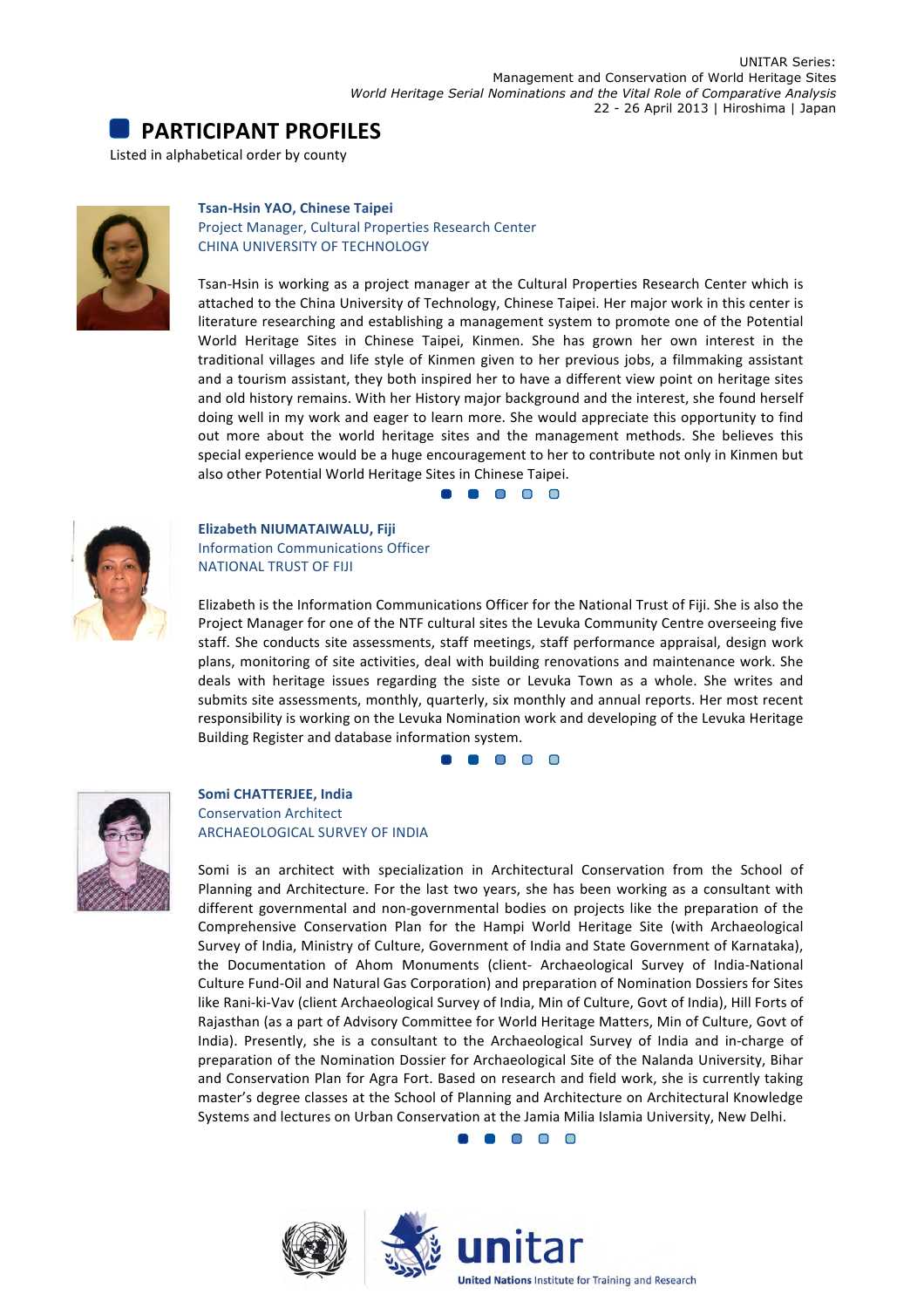

**Ali Haloob Kadhim AL-ZAIDAWI, Iraq** Director, Natural Ecosystems Division IRAQI MINISTRY OF ENVIRONMENT

Ali Haloob Kadhim Al-Zaidawi works as a biologist in the Ministry of Environment. He holds a Master in Science of Biology (MSc) in Botany, and his area of expertise is aquatic plant taxonomy. He is a member of the World Heritage Nomination file drafting team, which is supported by the UNEP-UNESCO Joint project "Cultural and Natural Management of the Iraqi Marshlands as a World Heritage Site"

**. . . .** 

**Shaker Kamel Sabti AL-FARAJALLA, Iraq** Secretariat of Council of Ministers

Shaker Kamel Sabti Al-Farajalla is one of the staff the General Secretariat Council of Ministers (the Iraqi Cabinet) of the Republic of Iraq, Committee affaires directorate, his position is Rapporteur of the Commissions. He has been working and gaining experience since the change of the regime in 2003. He works closely with Iraqi politicians and decision makers which allows him to gain local and international experience. HeI works directly at the General Secretariat Council of Ministers, and his area of expertise is the registration of wetlands and marshes in world heritage; the effect of water downstream on marshes, and the registration of marshes as nature reserves.

1 8 8 8 8

**Qahtan A. Abdul-Husain ALABEED, Iraq** Ministry of Tourism and Antiquities

Qahtan A. Abdul-Husain Alabeed is Director of the Basrah Museum and Director of Basrah Antiquities, under the Ministry of Tourism and Antiquities of the Republic of Iraq. He is a trained archeologist from Baghdad University, and since 2003 has participated in all field works in archeological sites in the Basrah Governorate. He is also in charge of establishment of the new cultural museum with the help of the British Museum and is a team leader of the cultural team for the World Heritage nomination file drafting team. He will start the Global Comparative Analysis on the cultural parts of the Iraqi Marshland World Heritage Nomination file.

1 8 8 8

**Safiya Ismael Abdulaali ABDULAALI, Iraq** Ministry of Tourism and Antiquities

> $\blacksquare$  $\Box$

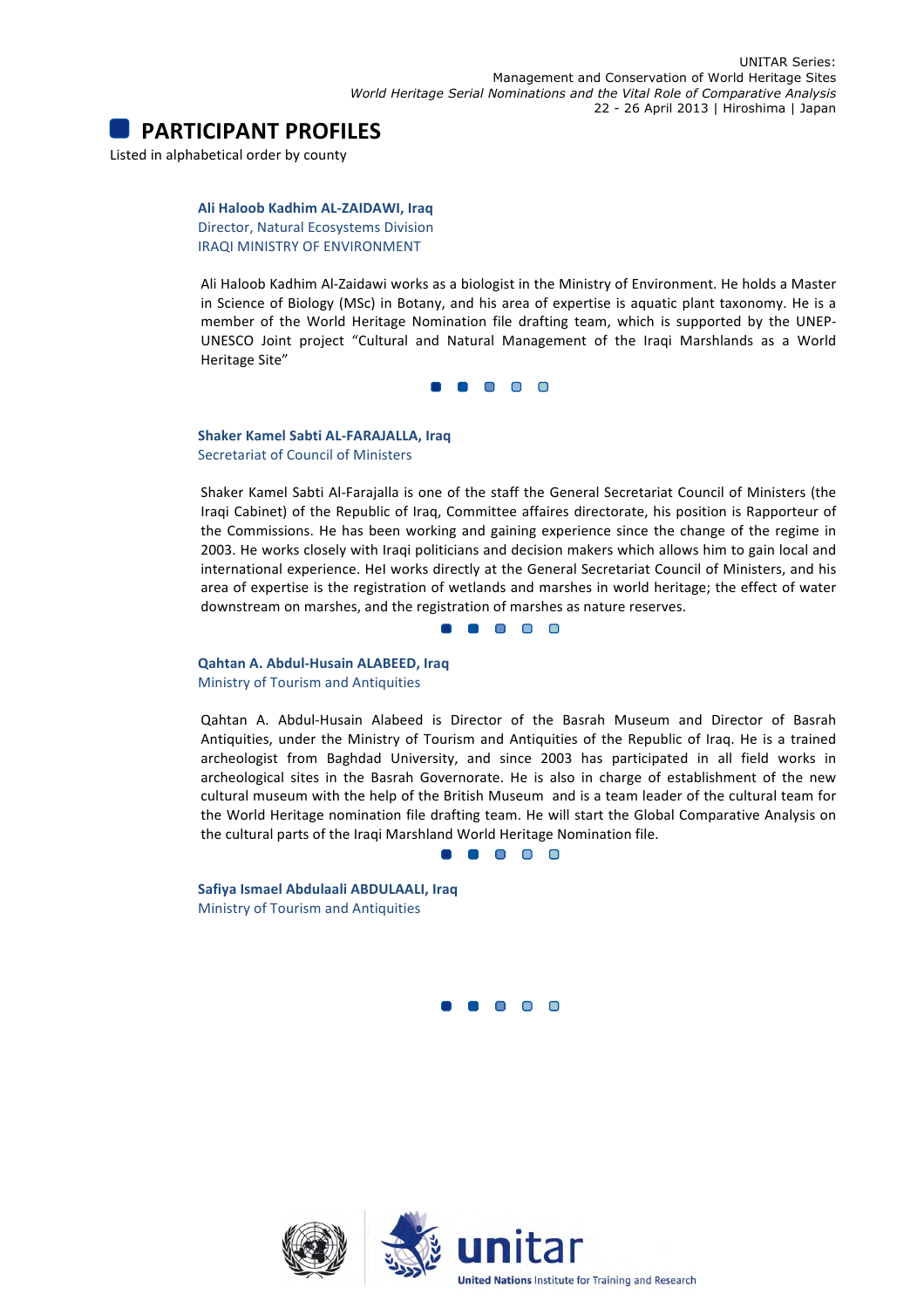



#### **Elina MALTSEVA, Kazakhstan**

UNESCO's Man and Biosphere National Committee of Kazakhstan

Elina Maltseva is working in UNESCO's Man and Biosphere National Committee of Kazakhstan, participating in documents' preparation for nomination of biosphere reserves. Her main interests cover promoting environmental literacy and biodiversity conservation. Since 2007 she has been the editor of English for the Selevinia scientific annual journal.





**Sinnasone SENGCHANTHAVONG, Laos** Deputy Director Provincial Natural Resources and Environment Department

From 2011 to present, Sinnasone has been a Deputy Director of the Provincial Natural Resources and Environment Department. He supervises divisions, including: Water Resources Management Division; Forest Resource Management Division; Environment Management Division and Methodology and Hydrology Division. As a supervisor, he is responsible for implementing, managing and advising on general activities in Science Technology and Environment. In addition he is also involved in Intellectual Property, Standardization and Metrology, Preparation of Legislation, Strategy and Work Plannning.

**. . . . .** 



#### **Zaha AHMED, Maldives Assistant Architect** DEPARTMENT OF HERITAGE, MALDIVES

Zaha works as an Assistant Architect at the Department of Heritage, Maldives. Her responsibilities and professional activities at the Department are, to conduct archaeological/ heritage surveys across the country for heritage sites and carry out research, to provide assistance in conservation/restoration and preservation of heritage sites, to monitor and manage the heritage sites and preparing reports on them, to measure and draft heritage sites using computer aid programs, to interpret the heritage sites and produce future plans in preserving and maintaining the sites. She has been working at the Department (earlier known as National Centre for Linguistics and Historical Research). Today, her department works on a project of serial nomination of coral stone mosques in Maldives to the World heritage list.





**Ajitman TAMANG, Nepal** Member-Secretary (Executive Member and Administrative General) Lumbini Development Trust (LDT)

Ajitman is a Member-Secretary (Executive Member and Administrative General) of Lumbini Development Trust (LDT), Ministry of Culture, Tourism and Civil Aviation, Goverment of Nepal. Before he was appointed as Member-Secretary in LDT, he had worked as a similar post as Member-Secretary for the Monastry Management and Development Committee (MMDC) under the Ministry of Local Development, Government of Nepal. MMDC works with Ancient Buddhist Monasteries of Nepal to preserve, conserve and renovate.

**. . .** 

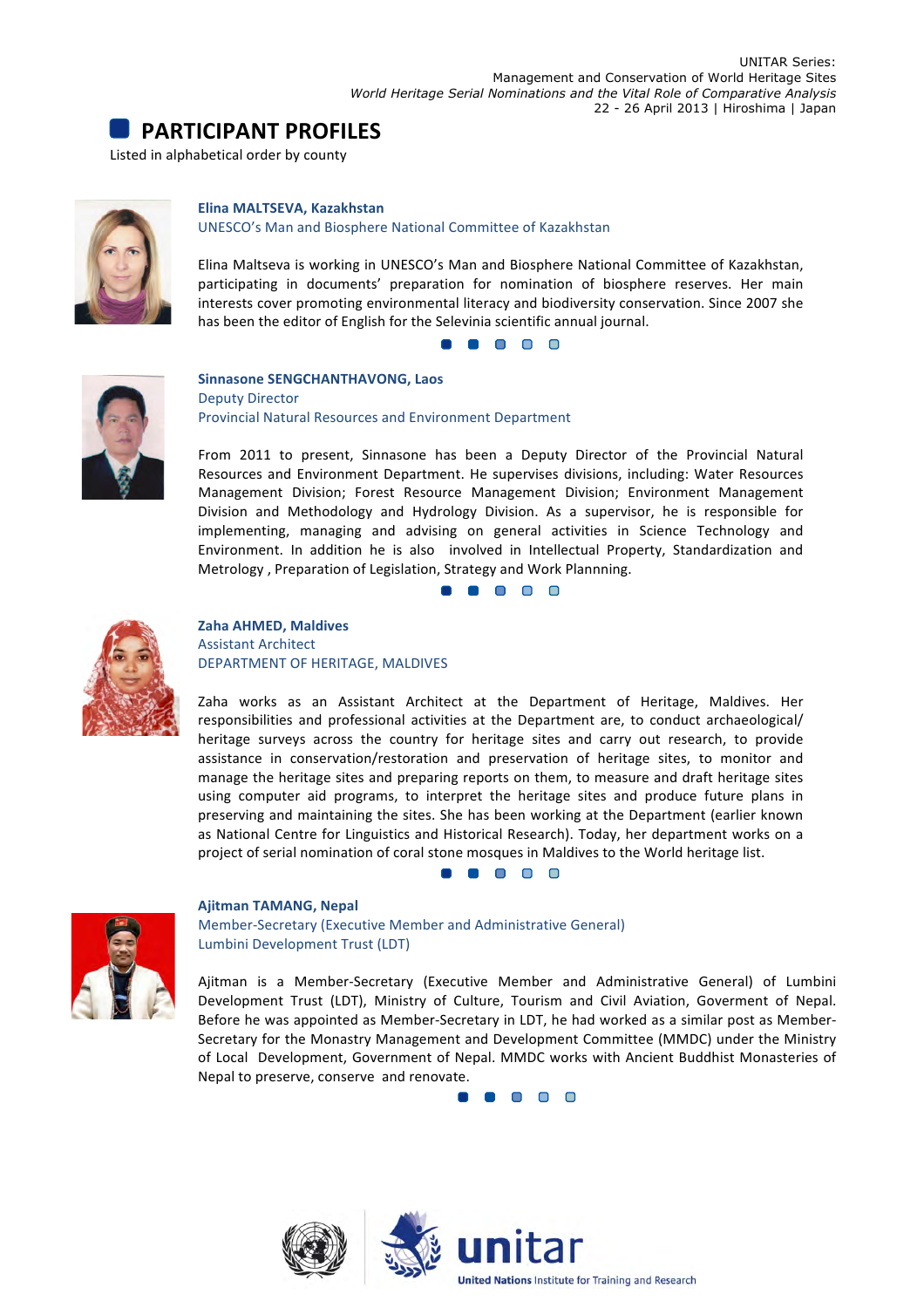



**Temba SHERPA, Nepal** Project Chief LUMBINI DEVELOPMENT TRUST

Temba has a Masters of Science in Civil Engineering. As a freelancer he was engaged in the design, construction and supervision of various public and private buildings within Boudha Stupa and Monastic Zone of Lumbini Master Plan (LDT) the World Heritage Sites in Nepal, as well as being involved in the renovation, conservation and preservation of ancient monasteries and other monuments which are archeologically importants. As Project Chief of Lumbini Development Trust (LDT), he plays a role in planning, management of new projects and construction works, annual budget etc. Under the Project Chief whole technical management of construction works, conservation, preservation and visitors management. As well as a Project Chief of 'Kirat Republic View Tower' at Bhojpur/ Khotang districts of Eastern Nepal.





#### **Robert CAIRNS, New Zealand** Manager, Regionwide Community Policy and Planning **AUCKLAND COUNCIL**

Rob is a Landscape Architect by profession, with over 20 years experience in the planning, design, management and development of public open space. Much of Robs career has been in the United Kingdom, where he worked in both private consultancy and the public sector, primarily in and around London. Rob returned to his native New Zealand in 2011 to take up a position leading policy and planning for open space within the newly formed Auckland Council. Rob is currently involved in leading the detailed heritage assessment and strategic case prior to a decision being made to proceed to the preparation of a World Heritage nomination file for the Auckland volcanic field.

 $\begin{array}{c} \bullet \hspace{1.5mm} \bullet \hspace{1.5mm} \bullet \hspace{1.5mm} \bullet \hspace{1.5mm} \bullet \hspace{1.5mm} \bullet \hspace{1.5mm} \bullet \hspace{1.5mm} \bullet \hspace{1.5mm} \bullet \hspace{1.5mm} \bullet \hspace{1.5mm} \bullet \hspace{1.5mm} \bullet \hspace{1.5mm} \bullet \hspace{1.5mm} \bullet \hspace{1.5mm} \bullet \hspace{1.5mm} \bullet \hspace{1.5mm} \bullet \hspace{1.5mm} \bullet \hspace{1.5mm} \bullet \hspace{1.5mm} \bullet \hs$ 



#### **Edward SIDDLE, New Zealand** Senior Adviser

NEW ZEALAND MINISTRY FOR CULTURE AND HERITAGE

Edward's academic background is in Politics and English. He began work as a policy analyst with Ministry of Justice in 1996, and worked on various pieces of criminal justice reform legislation, especially in relation to sentencing. He was subsequently employed by the Customs Service in the international division. Since 2005, he has worked for the Ministry for Culture and Heritage. His projects include working on NZ's accession to the 1970 UNESCO and 1995 UNIDROIT Conventions and related legislation, cultural statistics research and publications, and ratification of the 1954 Hague Convention and its two Protocols, including the recent passing of the Cultural Property (Protection in Armed Conflict) Act 2012. In 2012 he moved to Auckland to lead the Ministry's work on an Arts and Culture Strategy for Auckland, and on a possible nomination of the Auckland Volcanic Field for World Heritage status.

8 8 8 8 8

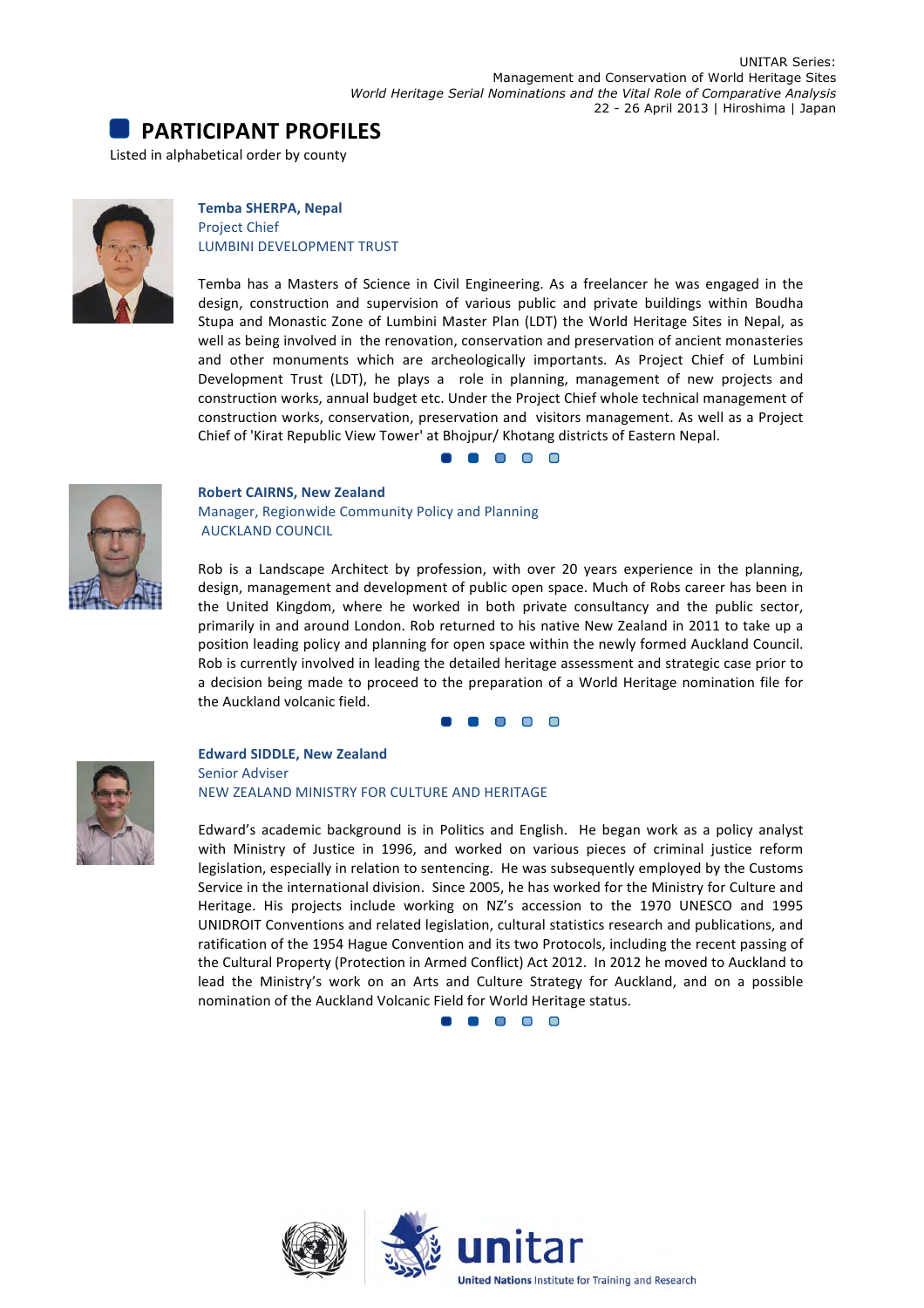



#### **Rebecca O'BRIEN, New Zealand**

Registrar **NEW ZEALAND HISTORIC PLACES TRUST** 

Rebecca has worked for New Zealand's leading heritage agency, the New Zealand Historic Places Trust, for 11 years. She provides national leadership for the Trust in the identification of heritage places and has responsibility for the management of the registration process for the National Register of Historic Places. She coaches regional registration advisers, who prepare reports on heritage, and ensures information on registered places is accessible to the public. She serves on the Heritage Board of New Zealand's lead engineering organisation agency, which has recently developed its own heritage register. She previously prepared the reports on heritage places in Central New Zealand and has a Masters in Public History from Victoria University of Wellington.

**RR** R



**Mikhail KRASNOSHCHEKOV, Russia** Political Affairs Officer DPKO/UNITED NATIONS MISSION IN KOSOVO

Mikhail has 17 years of work experience in the field of peacekeeping with various international agencies (UN, OSCE, EU), 22 years in the military, and some experience in private business. His academic qualifications are political sciences and law. For 13 years he has been working for the United Nations in the field of post-conflict management and peacekeeping. In his current position as a Political Affairs Officer (PAO) in the Office of SRSG/UNMIK, he monitors, analyses and reports on developments in the political, social and economic fields and proposes solutions on policy, political and operational issues. As part of his functions, he maintains extensive contact with NATO, diplomatic liaison offices, UN agencies, including UNESCO, the Council of Europe, and OSCE on cultural heritage issues. Specifically he is an UNMIK focal point for cooperation with UNESCO, and the protection, preservation and reconstruction of the four UNESCO World Heritage sites located in Kosovo.

 $\begin{array}{c} \bullet \\ \bullet \\ \bullet \end{array} \begin{array}{c} \bullet \\ \bullet \\ \bullet \end{array} \begin{array}{c} \bullet \\ \bullet \\ \bullet \end{array}$ 



**Hatthaya SIRIPHATTHANAKUN, Thailand** Landscape Architect Fine Arts Department, Ministry of Culture

After getting a Bachelor Degree of Landscape Architecture, Hatthaya started working for the Bangkok Metropolitan Administration, then the Public Works Department. In late 2001, she was persuaded to move to the Fine Arts Department (FAD). Since then, her responsibilities include the landscape architectural design and cultural heritage conservation as well as providing the preliminary recommendations for conservation projects submitted for permission from FAD. From the time she got her MA in conservation studies from the University of York (UK) and attended ICCROM Conservation of Built Heritage course, she became involved in the World Heritage issues ranging from doing landscape conservation in Thailand's World Cultural Heritage Properties, preparing the nomination dossiers and consulting the regional offices and local authorities on any the WH issues. Also she took part of the UNESCO Memory of the World Programme nomination for the Epigraphic Archives of Wat Pho which were already inscribed into the International Registration in 2011.



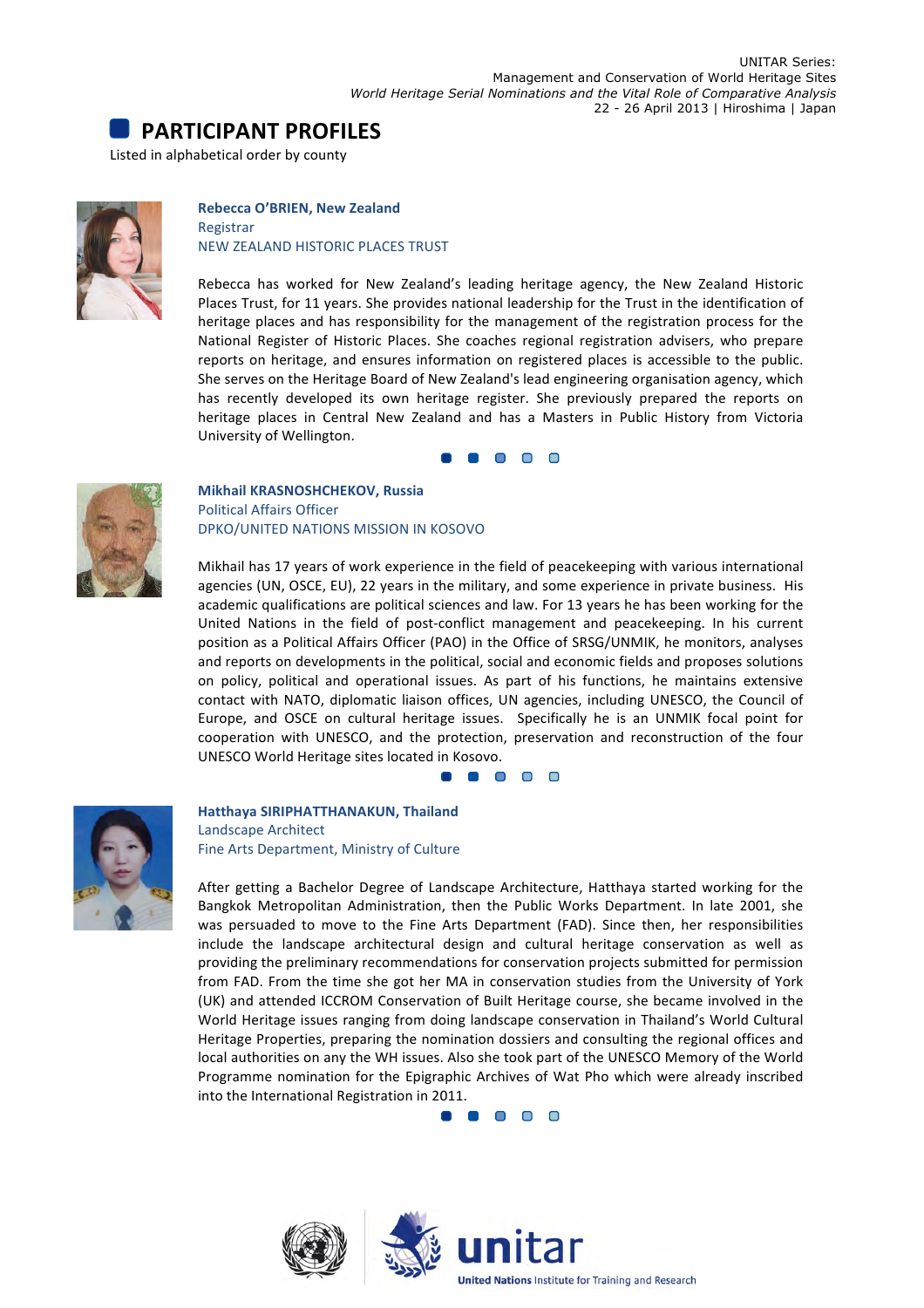

#### **Hossam Mahmoud MAHDY, United Arab Emirates**



**Building Conservation Supervisor** ABU DHABI AUTHORITY FOR CULTURE AND HERITAGE (ADACH)

More than thirty years experience as an architect, researcher, consultant and lecturer on the conservation of architectural and urban heritage. Commissioned on numerous assignments by UNESCO, UNDP, E.U. and World Bank funded projects on cultural heritage, architectural and urban conservation, and management of archaeological sites. Research, teaching and training are significant aspects of work profile. He has a lifetime commitment to contributing to the establishment of a culture-specific approach, philosophy and practice of conservation for cultural heritage in the Arab region.



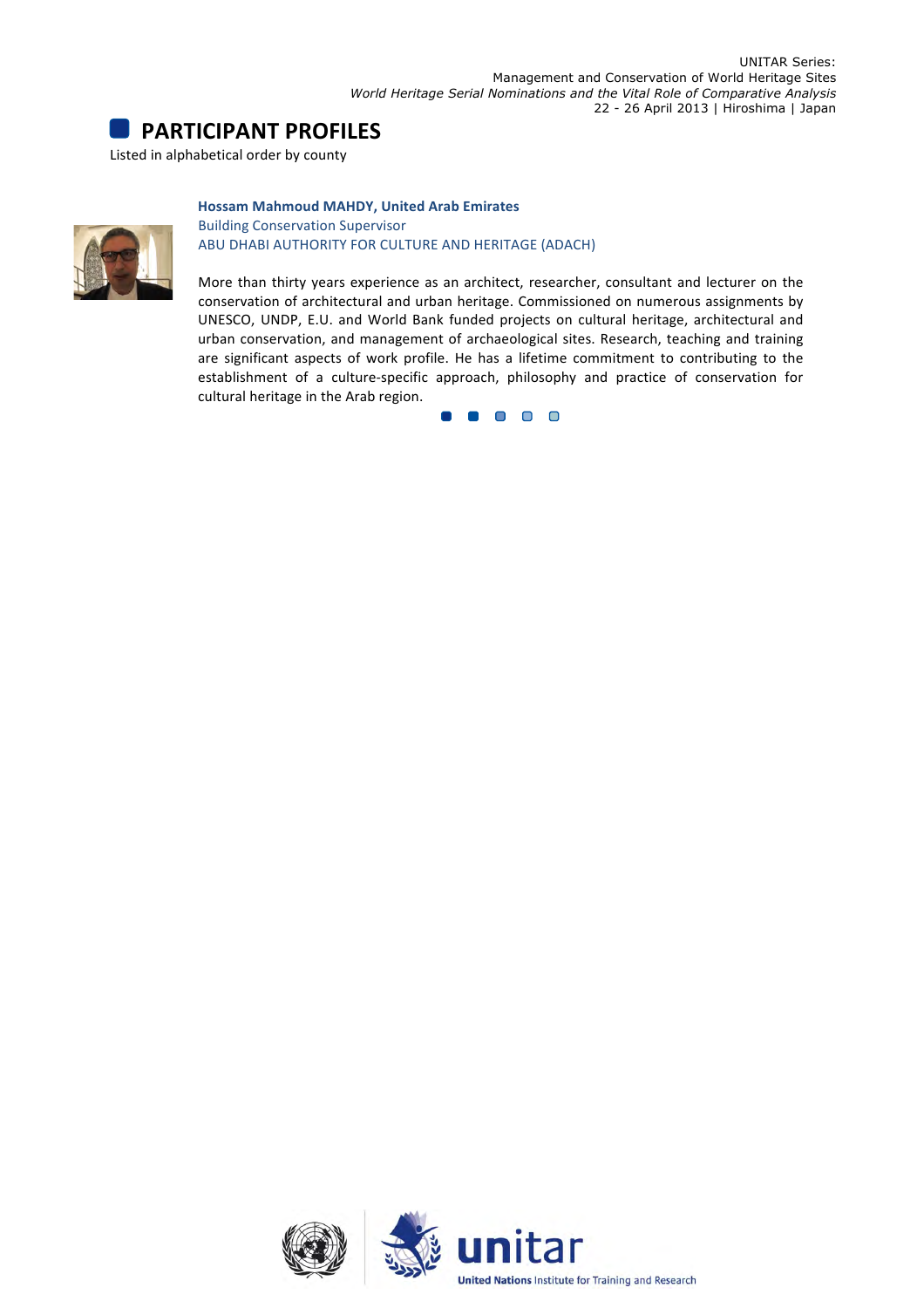## **RESOURCE PERSON PROFILES**

Listed in alphabetical order by organization



#### **Duncan MARSHALL**

Heritage Consultant and Architect ICOMOS

Duncan Marshall is a conservation architect and heritage specialist with over 25 years experience in the private, government and non-government sectors. He has a long-standing involvement with ICOMOS activities nationally and regionally. His consulting work has included a range of projects related to Australian World Heritage or potential sites, including the current nomination of a series of convict sites. He was a member of the working group which reviewed the Burra Charter. With Australia ICOMOS Duncan has, for many years, provided assistance with its advocacy and lobbying work.

> $\blacksquare$ n n



#### **Leticia LEITAO** World Heritage Capacity Building Officer **IUCN, SWITZERLAND**

Letícia Leitão is responsible for the "Short-Term World Heritage Capacity Building Project" comanaged by IUCN and ICCROM and financed by the Swiss Confederation. The project considers both natural and cultural heritage. Letícia has a background in architecture and has just submitted her PhD thesis on "The protection of World Heritage settlements and their surroundings: Factors affecting management policy and practice". She worked as site manager on the World Heritage City of Angra do Heroísmo, in the Azores, Portugal, before moving to ICCROM for an internship and where she later carried out most of her PhD research. She joined IUCN in 2009, initially assisting with the monitoring and evaluations process of the World Heritage Programme.

#### $\blacksquare$



#### **Cristi NOZAWA**

Director, BIRDLIFE INTERNATIONAL, ASIA DIVISION IUCN WORLD COMMISSION ON PROTECTED AREAS, VICE-CHAIR AT LARGE

Cristi Nozawa has worked on the establishment and management of the first protected areas and implementation of the National Integrated Protected Areas Systems Act in the Philippines since 1987. She also managed one of the first ever Debt for Nature Swap Programmes in 1989 and then acted as Director of the World Bank- Danish funded Technical Assistance project supporting 10 protected areas and enabling the development of a biodiversity monitoring system now in place and used by the National Protected Area agency. She joined BirdLife International in mid-1998 initially as partner development officer focusing on capacity building, institutional and network development and eventually as Director for Asia in 2007. She became the Regional Vice chair of the IUCN World Commission on Protected Areas for South East Asia from 2003 to 2007 and remains as a member of the IUCN WCPA Executive Committee as Vice Chair At-large. She is an adviser to the WH task force of IUCN-WCPA.

 $\Box$   $\Box$   $\Box$   $\Box$ 

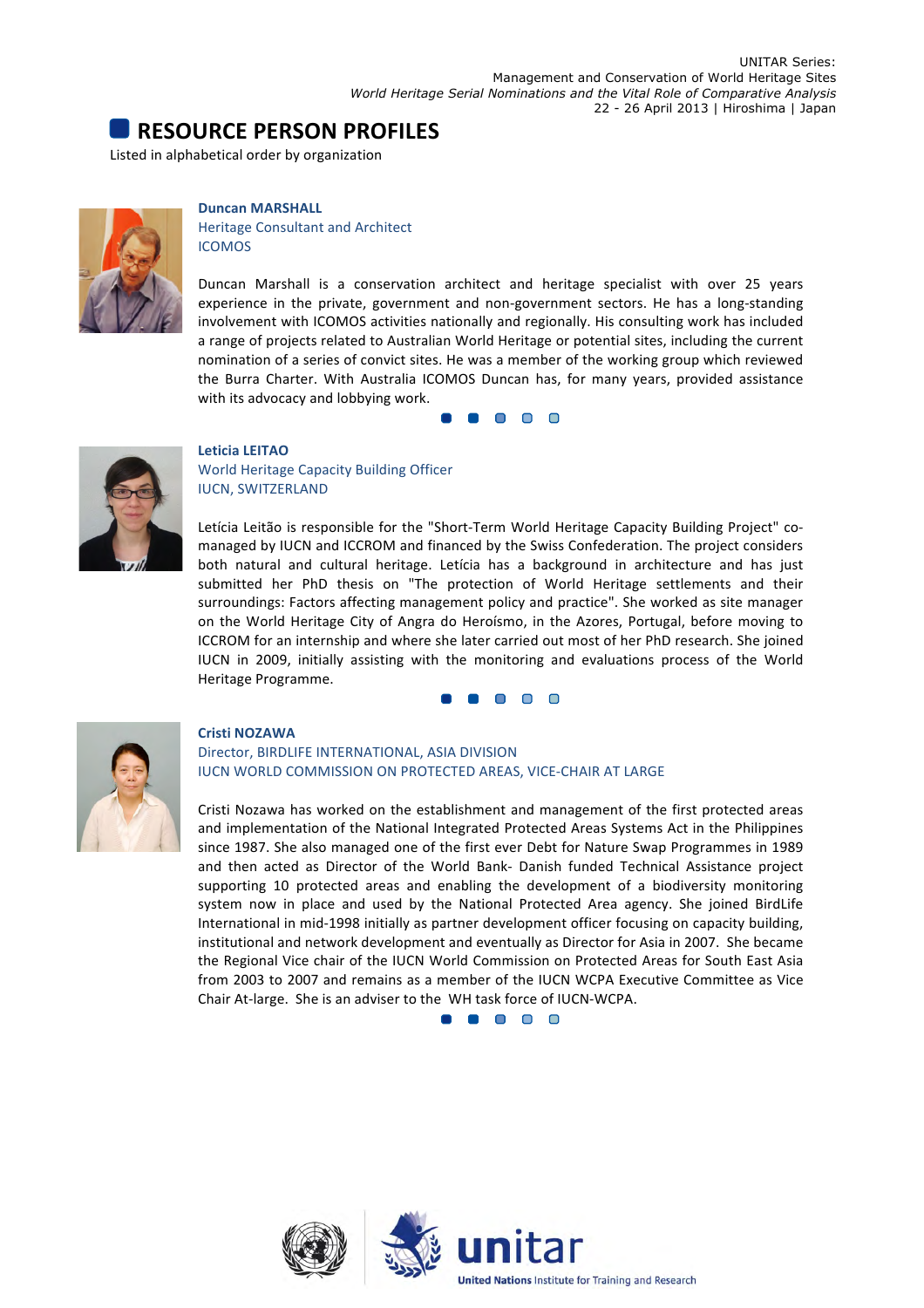## **RESOURCE PERSON PROFILES**

Listed in alphabetical order by organization



#### **Paul MAHONEY**

#### Manager, Historic Heritage NEW ZEALAND DEPARTMENT OF CONSERVATION

Paul Mahoney is Manager for Historic Heritage for the Department of Conservation in New Zealand, New Zealand's national state party for World Heritage. He expects to manage the preparation of nomination cases for four cultural sites over the next few years, and to assess other possible sites. The Department manages New Zealand's protected conservation lands which are 34% of the total land area. This includes the management of 646 key historic heritage sites covering a wide range of types and themes. He is responsible for the development of management systems and standards, strategic planning and staff training. He is also a civil engineer by training and has worked professionally in heritage since 1982.

 $\Box$ 



**Takahiko MAKINO** Consultant / UNESCO, Yangon UNESCO

Takahiko Makino is a programme specialist for culture at UNESCO Yangon, working on programmes and activities concerning various cultural heritage resource conservation and development, including World Heritage, Intangible Cultural Heritage, and Underwater Cultural Heritage, along with museum management, cultural tourism and heritage-based urban development. He has been involved with a number of training activities and workshops in the field of World Heritage, Intangible Cultural Heritage and Underwater Cultural Heritage. He has background in tourism management from the Oxford Brookes University in the UK and World Heritage Management from the Brandenburg University of Cottbus in Germany.





#### **Ryuichi FUKUHARA** Programme Officer UNITED NATIONS ENVIRONMENT PROGRAMME

Ryuichi FUKUHARA is Programme Officer of the International Environmental Technology Centre (IETC), the United Nations Environment Programme (UNEP), and a project manager of UNEP-UNESCO joint project "World Heritage inscription as a tool to enhance natural and cultural management of the Iraqi Marshlands" since 2010.

He holds his MSc. in Agriculture (Forestry) from Kyoto University in 1994 and a postgraduate certificate in Water Resources Management at the University of Jordan in 2003. He served as Programme Specialist in Natural Science of UNESCO Iraq Office until 2008, working for water issues, in particular, for the Jordan River basin and the Tigris and Euphrates Rivers basin after the Iraqi invasion in 2003. His specialties include water resources and ecosystem management, and transboundary water issues in the Middle East, and Environmental Sound Technology applications for water supply and sanitation.



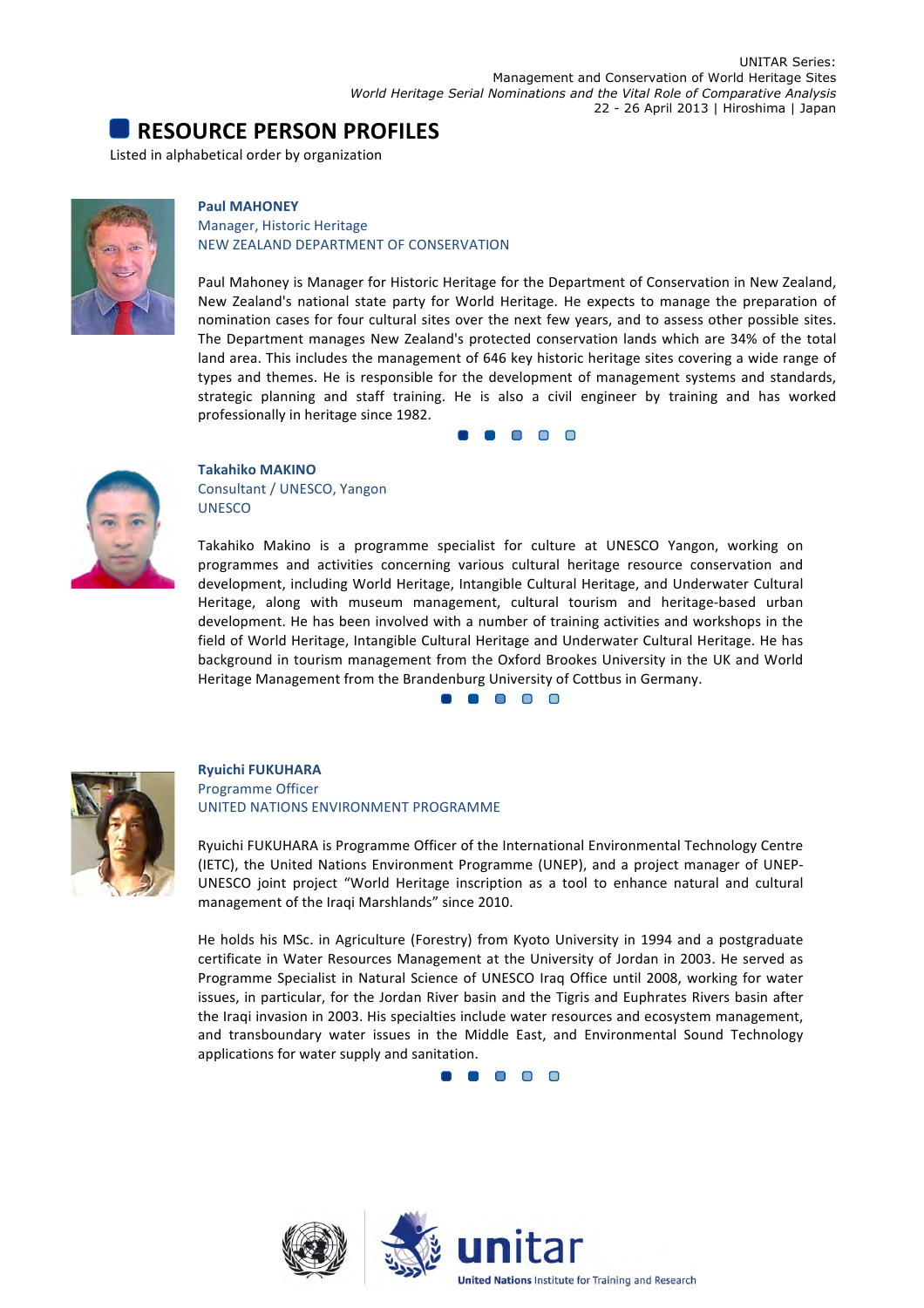## **RESOURCE PERSON PROFILES**

Listed in alphabetical order by organization



#### **Yushi UTAKA** Associate Professor UNIVERSITY OF HYOGO, JAPAN

Yushi Utaka is currently working as an Associate Professor at the University of Hyogo. His research interest is in heritage conservation, with a special focus on an Asian social context and he has been conducting field research in Southeast Asia for the past 15 years. He was a researcher at University Science Malaysia in Penang state from 1995-1996 and 2001-2003, and at the National University of Singapore in 2001. He obtained his Ph.D. at Kyoto University in 1997, and has been awarded academic prizes from numerous institutions, including the Architectural Institute of Japan and the Osaka and Nagoya City Governments. He has been teaching human settlement planning and sustainable development from 1997 and is currently involved in heritage conservation projects in Japan and the Asia region.



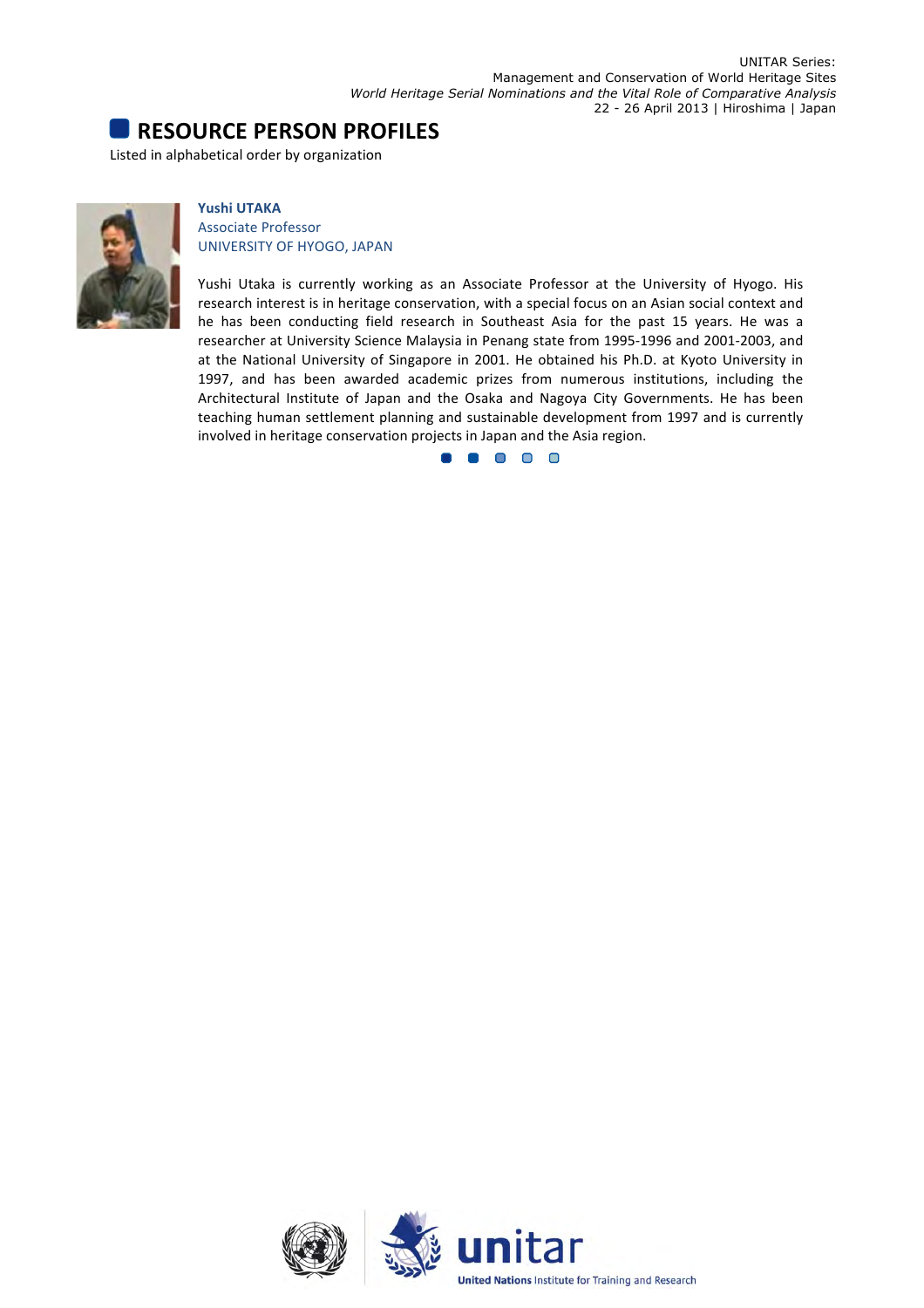## **UNITAR STAFF PROFILES**



#### **Brandon TURNER**

**Berin McKENZIE**

Officer in Charge (Hiroshima Office) / Senior Specialist (Chemicals and Waste Management) UNITED NATIONS INSTITUTE FOR TRAINING AND RESEARCH (UNITAR)

Brandon Turner has worked with UNITAR's Chemicals and Waste Management Programme since 2000. He was previously based in Geneva, Switzerland, and Bangkok, Thailand, He manages and conducts research for a number of programme areas and projects in the chemicals and waste management field, addressing both national priorities and multilateral environmental agreements. Brandon has also been appointed as Officer in Charge of the UNITAR Hiroshima Office since August 2012. He has several years of experience working with environmental NGOs in Canada and holds a Master of Science in Environmental Management from Oxford University.

#### 8 8 8 8 8



#### Specialist UNITED NATIONS INSTITUTE FOR TRAINING AND RESEARCH (UNITAR)

Berin McKenzie graduated with a B.A. degree in Japanese from New Zealand's Canterbury University in 1998, and a B.A. (Hons.) and M.A. in International Relations from the Department of Political Studies at Auckland University. His M.A. Thesis examined multilateral initiatives as pursued by Japan in regards to its policy towards the People's Republic of China. Fluent in Japanese, Mr. McKenzie was employed in a Japanese local government role prior to joining UNITAR in August 2008. Berin manages programme development and implementation, as well as monitoring and evaluation at the UNITAR Hiroshima Office and has also acted as a Mentor to participants in the UNITAR Fellowship for Afghanistan programme.

**. .** . . .



#### **Kazuhiko SERIU** Individual Contractor UNITED NATIONS INSTITUTE FOR TRAINING AND RESEARCH (UNITAR)

Kazuhiko has a LL.M. in International Law at the Graduate School of Social Sciences, Hiroshima University, where he also received a B.A. in Socio-cultural Studies. During the 2009-2010 academic year, he studied liberal arts at the University of Minnesota, USA, as an exchange student with the JASSO scholarship for Student Exchange Support Programme. He joined UNITAR in February 2011.





#### **Junko SHIMAZU** Individual Contractor UNITED NATIONS INSTITUTE FOR TRAINING AND RESEARCH (UNITAR)

Junko Shimazu has a B.A. Degree in Arts and Science from Temple University, USA and M.A. Degree in Intercultural Communications from the Graduate School for International Development and Cooperation at Hiroshima University. Prior to joining UNITAR, she worked as an interpreter between Japanese and English for 10 years. Junko Shimazu joined the UNITAR Hiroshima Office in Septermber 2012.

 $\blacksquare$ 

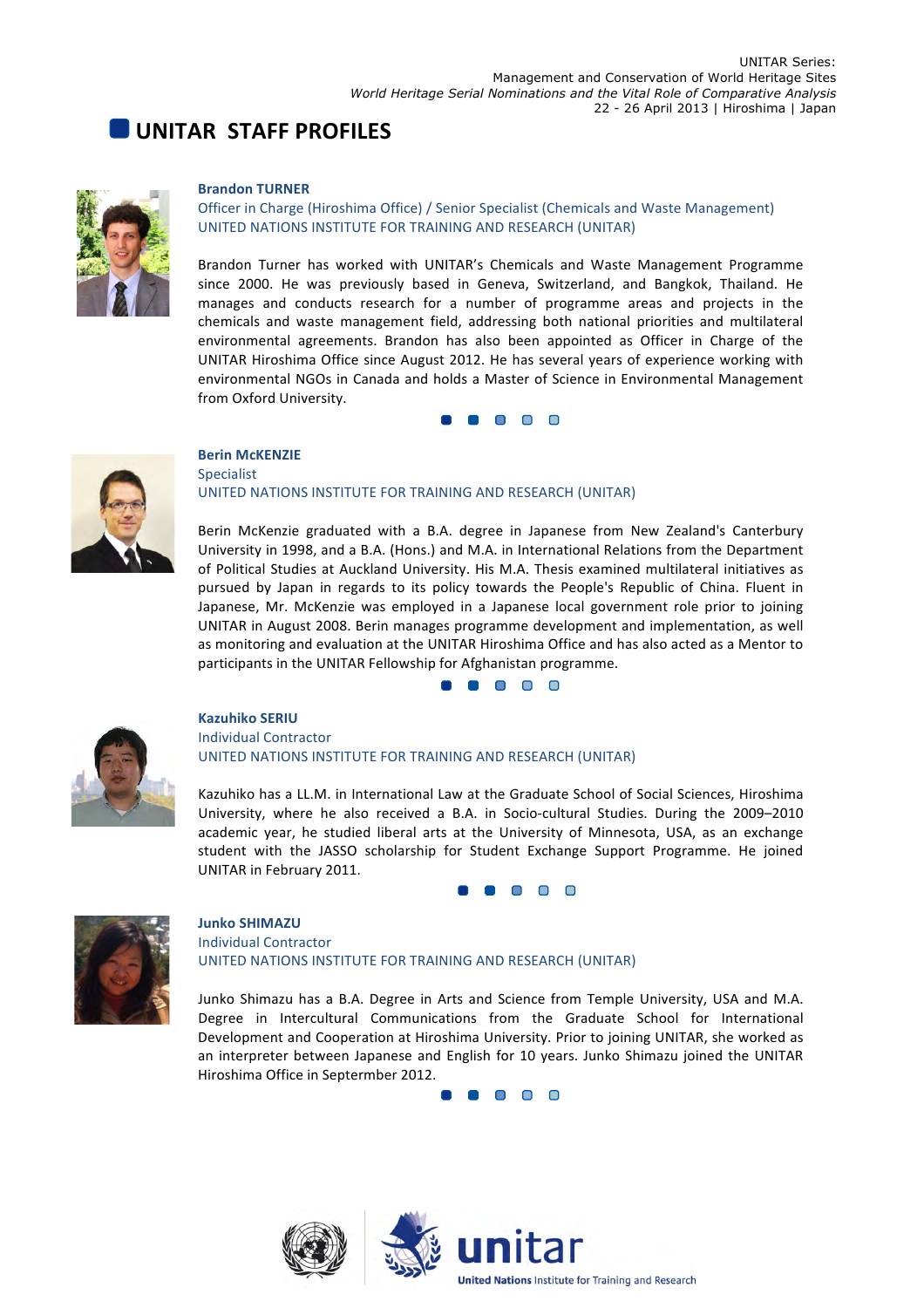## **UNITAR STAFF PROFILES**



#### **Shamsul Hadi SHAMS** Individual Contractor UNITED NATIONS INSTITUTE FOR TRAINING AND RESEARCH (UNITAR)

Shamsul Hadi Shams is an Afghan who has recently completed his studies at the Graduate School for International Development and Cooperation (IDEC), Hiroshima University, and received his PhD in Peace and Co-existence, Developing Science Division. His doctoral research is about the Post-Taliban security and reconstruction strategy for Afghanistan, whereas his doctoral dissertation focused on "The Impacts of Post-Conflict Reconstruction Strategy on the Viability of Intra-Afghan Conflict Settlement" in Afghanistan. He served as research assistance conducting research on "Peacebuilding in Afghanistan" from 2009 to 2011 at Hiroshima University. He graduated from the University of Peshawar, Pakistan; in 2004 and earned his Master's degree in Political Science and International Relations from the International University Islamabad (IIUI), Pakistan, in 2006. He has published several research articles and papers in scholarly journals on issues related to Afghanistan contemporary post-conflict reconstruction and state/nation building issues and processes and presented his research in academic conferences in Japan, United States and Canada in the past several years.

#### **. . . .**



#### **Naoko HASHIHAMA** Expert UNITED NATIONS INSTITUTE FOR TRAINING AND RESEARCH (UNITAR)

Naoko Hashihama has a B.A. Degree in Modern History from Kyoto University and an M.A. Degree in Modern History from the Graduate School of Art at Kyoto University. In both of them, she majored in the relationship between university students (especially Faculty of Law) and nationalism in Germany during 1920's-1945 (until the end of WW2). After graduation, she started working in Hiroshima Prefectural Office and engaged in advising staff in city and town offices on administrative views, especially about the Residents' Basic Register Law. She has been dispatched to UNITAR since April 2013 to strengthen the partnership between UNITAR and the Prefectural Office.





#### **Savin VEN JOHNSON**

Intern

#### UNITED NATIONS INSTITUTE FOR TRAINING AND RESEARCH (UNITAR)

Savin is a new intern at UNITAR. She is graduate student of the international double degree program of Hiroshima University's Graduate School for International Development and the University of Texas' Lyndon B. Johnson School of Public Affairs. Savin is a Cambodian-American born in Thailand but grew up in Houston, Texas. She received her undergraduate at the University of St. Thomas in Houston in International Studies. Prior to interning at UNITAR, Savin worked for international NGOs in Cambodia and Laos that targeted poverty alleviation and human resource development in the region.

8 8 8 8 8